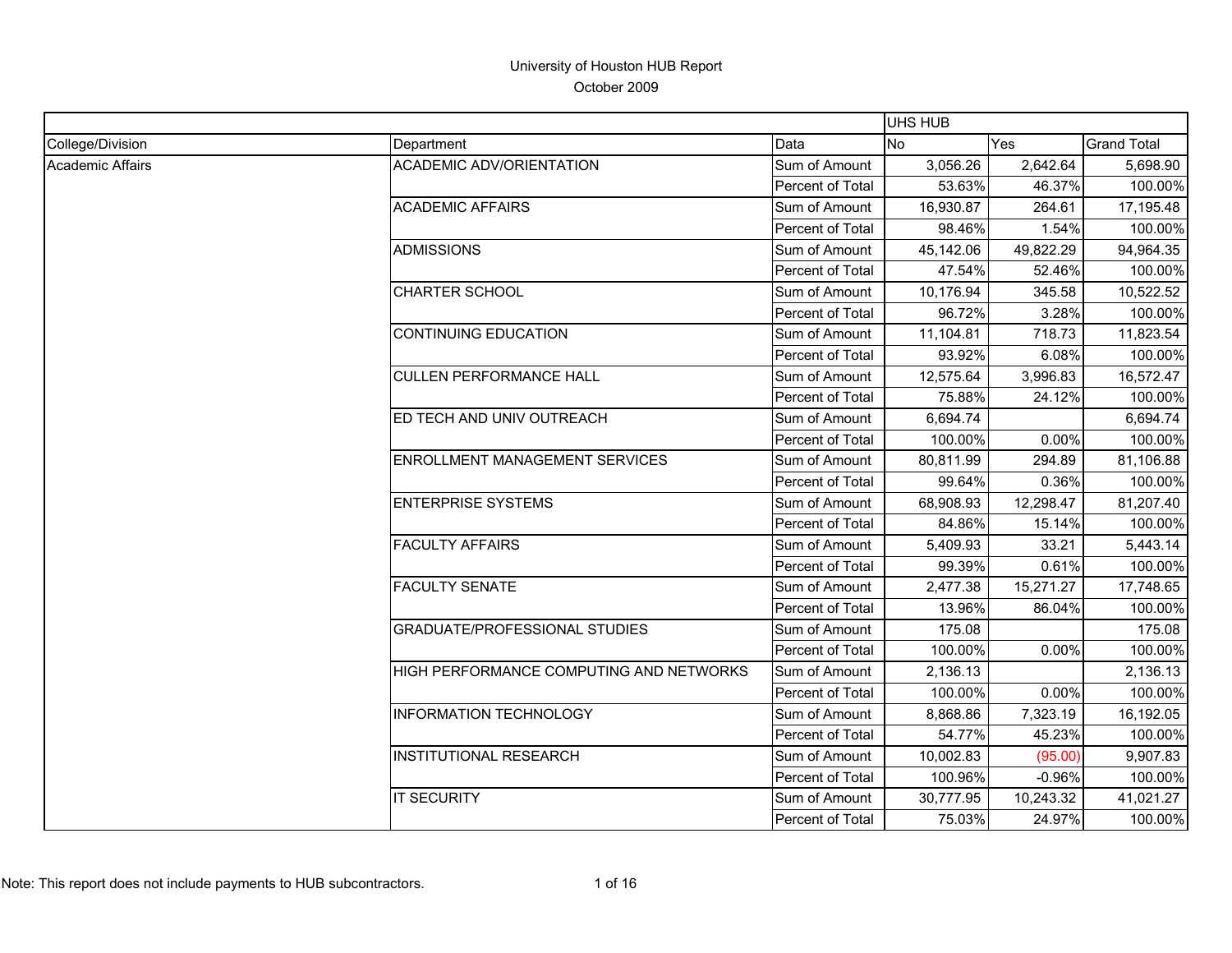|                                   |                                      |                  | <b>UHS HUB</b> |            |                    |
|-----------------------------------|--------------------------------------|------------------|----------------|------------|--------------------|
| College/Division                  | Department                           | Data             | No             | Yes        | <b>Grand Total</b> |
| Academic Affairs                  | <b>KUHF RADIO</b>                    | Sum of Amount    | 86,759.19      | 6,552.46   | 93,311.65          |
|                                   |                                      | Percent of Total | 92.98%         | 7.02%      | 100.00%            |
|                                   | <b>KUHT TV</b>                       | Sum of Amount    | 134,293.97     | 7,642.12   | 141,936.09         |
|                                   |                                      | Percent of Total | 94.62%         | 5.38%      | 100.00%            |
|                                   | REGISTRATION AND ACADEMIC RECO       | Sum of Amount    | 6,955.17       | 1,593.30   | 8,548.47           |
|                                   |                                      | Percent of Total | 81.36%         | 18.64%     | 100.00%            |
|                                   | SCHOLARSHIPS AND FINANCIAL AID       | Sum of Amount    | 49,975.51      | 110.00     | 50,085.51          |
|                                   |                                      | Percent of Total | 99.78%         | 0.22%      | 100.00%            |
|                                   | TECHNOLOGY SUPPORT SERVICES          | Sum of Amount    | 121,006.19     | 251,489.24 | 372,495.43         |
|                                   |                                      | Percent of Total | 32.49%         | 67.51%     | 100.00%            |
|                                   | UH WELCOME CENTER                    | Sum of Amount    | 27,201.18      | (12.19)    | 27,188.99          |
|                                   |                                      | Percent of Total | 100.04%        | $-0.04%$   | 100.00%            |
|                                   | UNDERGRADUATE STUDIES                | Sum of Amount    | 4,163.00       |            | 4,163.00           |
|                                   |                                      | Percent of Total | 100.00%        | 0.00%      | 100.00%            |
| Academic Affairs Sum of Amount    |                                      |                  | 745,604.61     | 370,534.96 | 1,116,139.57       |
| Academic Affairs Percent of Total |                                      |                  | 66.80%         | 33.20%     | 100.00%            |
| Administration and Finance        | <b>ADMINISTRATION &amp; FINANCE</b>  | Sum of Amount    | 2,031.93       | 213.35     | 2,245.28           |
|                                   |                                      | Percent of Total | 90.50%         | 9.50%      | 100.00%            |
|                                   | <b>AUXILIARY SERVICES OPERATIONS</b> | Sum of Amount    | 19,831.05      | 512.98     | 20,344.03          |
|                                   |                                      | Percent of Total | 97.48%         | 2.52%      | 100.00%            |
|                                   | <b>BUDGET</b>                        | Sum of Amount    | 1,026.65       | 207.00     | 1,233.65           |
|                                   |                                      | Percent of Total | 83.22%         | 16.78%     | 100.00%            |
|                                   | <b>BUSINESS SERVICES</b>             | Sum of Amount    | 62,765.50      | 303.00     | 63,068.50          |
|                                   |                                      | Percent of Total | 99.52%         | 0.48%      | 100.00%            |
|                                   | <b>BUSINESS SERVICES OPERATIONS</b>  | Sum of Amount    | 1,634.03       | 98.46      | 1,732.49           |
|                                   |                                      | Percent of Total | 94.32%         | 5.68%      | 100.00%            |
|                                   | ENVIRONMENTAL HEALTH RISK MGMT       | Sum of Amount    | 8,095.84       | 211.63     | 8,307.47           |
|                                   |                                      | Percent of Total | 97.45%         | 2.55%      | 100.00%            |
|                                   | <b>FACILITIES &amp; PLANNING</b>     | Sum of Amount    | 4,229,338.91   | 722,664.66 | 4,952,003.57       |
|                                   |                                      | Percent of Total | 85.41%         | 14.59%     | 100.00%            |
|                                   | <b>FINANCE</b>                       | Sum of Amount    | 15,878.35      | 1,716.21   | 17,594.56          |
|                                   |                                      | Percent of Total | 90.25%         | 9.75%      | 100.00%            |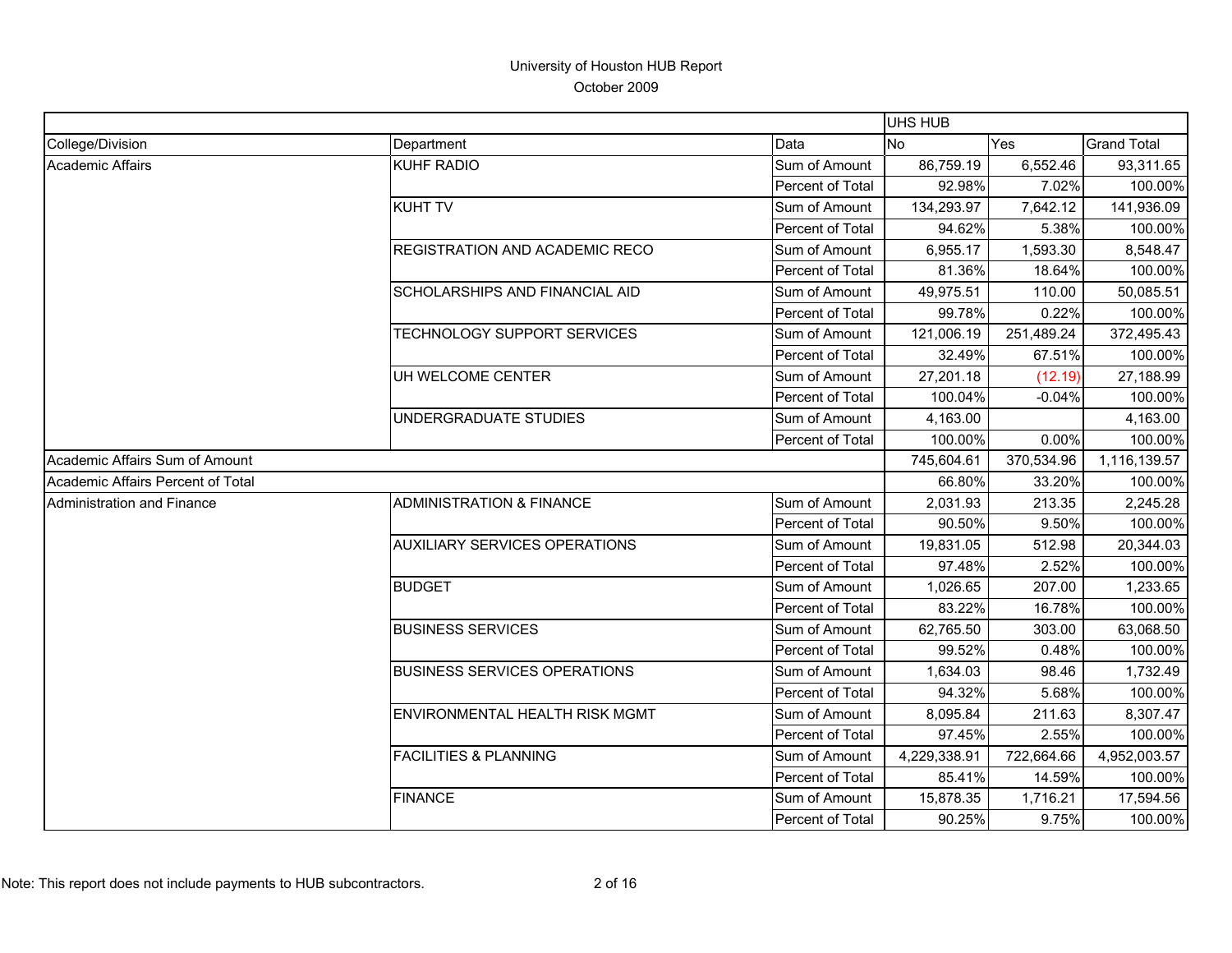|                            |                                            | <b>UHS HUB</b>   |            |           |                    |
|----------------------------|--------------------------------------------|------------------|------------|-----------|--------------------|
| College/Division           | Department                                 | Data             | <b>No</b>  | Yes       | <b>Grand Total</b> |
| Administration and Finance | <b>FINANCE &amp; OPERATIONS</b>            | Sum of Amount    |            | 1,405.20  | 1,405.20           |
|                            |                                            | Percent of Total | 0.00%      | 100.00%   | 100.00%            |
|                            | <b>FINANCIAL REPORTING</b>                 | Sum of Amount    | 1,503.88   | 260.91    | 1,764.79           |
|                            |                                            | Percent of Total | 85.22%     | 14.78%    | 100.00%            |
|                            | <b>HUMAN RESOURCES</b>                     | Sum of Amount    | 136.76     | 3,144.70  | 3,281.46           |
|                            |                                            | Percent of Total | 4.17%      | 95.83%    | 100.00%            |
|                            | <b>INST - ADMINISTRATION &amp; FINANCE</b> | Sum of Amount    | 8,298.75   | 3,500.00  | 11,798.75          |
|                            |                                            | Percent of Total | 70.34%     | 29.66%    | 100.00%            |
|                            | <b>INST - BUSINESS SERVICES</b>            | Sum of Amount    | 126,338.60 |           | 126,338.60         |
|                            |                                            | Percent of Total | 100.00%    | 0.00%     | 100.00%            |
|                            | ONE CARD PROGRAM                           | Sum of Amount    | 123,275.00 |           | 123,275.00         |
|                            |                                            | Percent of Total | 100.00%    | 0.00%     | 100.00%            |
|                            | PARKING & TRANSPORTATION OPERATIONS        | Sum of Amount    | 251,208.49 | 4,685.87  | 255,894.36         |
|                            |                                            | Percent of Total | 98.17%     | 1.83%     | 100.00%            |
|                            | PHY PLANT-ADMINISTRATION                   | Sum of Amount    | 82,012.10  | 68,566.58 | 150,578.68         |
|                            |                                            | Percent of Total | 54.46%     | 45.54%    | 100.00%            |
|                            | PHY PLANT-AUTOMOTIVE                       | Sum of Amount    | 7,753.32   | 4,062.33  | 11,815.65          |
|                            |                                            | Percent of Total | 65.62%     | 34.38%    | 100.00%            |
|                            | PHY PLANT-BLDG MAINT                       | Sum of Amount    | 19,212.19  | 4,358.08  | 23,570.27          |
|                            |                                            | Percent of Total | 81.51%     | 18.49%    | 100.00%            |
|                            | PHY PLANT-CUSTODIAL SVCS                   | Sum of Amount    | 359.52     | 809.66    | 1,169.18           |
|                            |                                            | Percent of Total | 30.75%     | 69.25%    | 100.00%            |
|                            | PHY PLANT-GROUNDS MAINT                    | Sum of Amount    | 5,495.19   |           | 5,495.19           |
|                            |                                            | Percent of Total | 100.00%    | 0.00%     | 100.00%            |
|                            | PHY PLANT-SOLID WASTE                      | Sum of Amount    | 4,439.47   |           | 4,439.47           |
|                            |                                            | Percent of Total | 100.00%    | 0.00%     | 100.00%            |
|                            | PHY PLANT-UTILITIES                        | Sum of Amount    | 57,936.90  | 8,055.30  | 65,992.20          |
|                            |                                            | Percent of Total | 87.79%     | 12.21%    | 100.00%            |
|                            | <b>POLICE</b>                              | Sum of Amount    | 21,683.47  | 10,783.84 | 32,467.31          |
|                            |                                            | Percent of Total | 66.79%     | 33.21%    | 100.00%            |
|                            | POSTAL SERVICES OPERATIONS                 | Sum of Amount    | 29,293.51  | 1,530.58  | 30,824.09          |
|                            |                                            | Percent of Total | 95.03%     | 4.97%     | 100.00%            |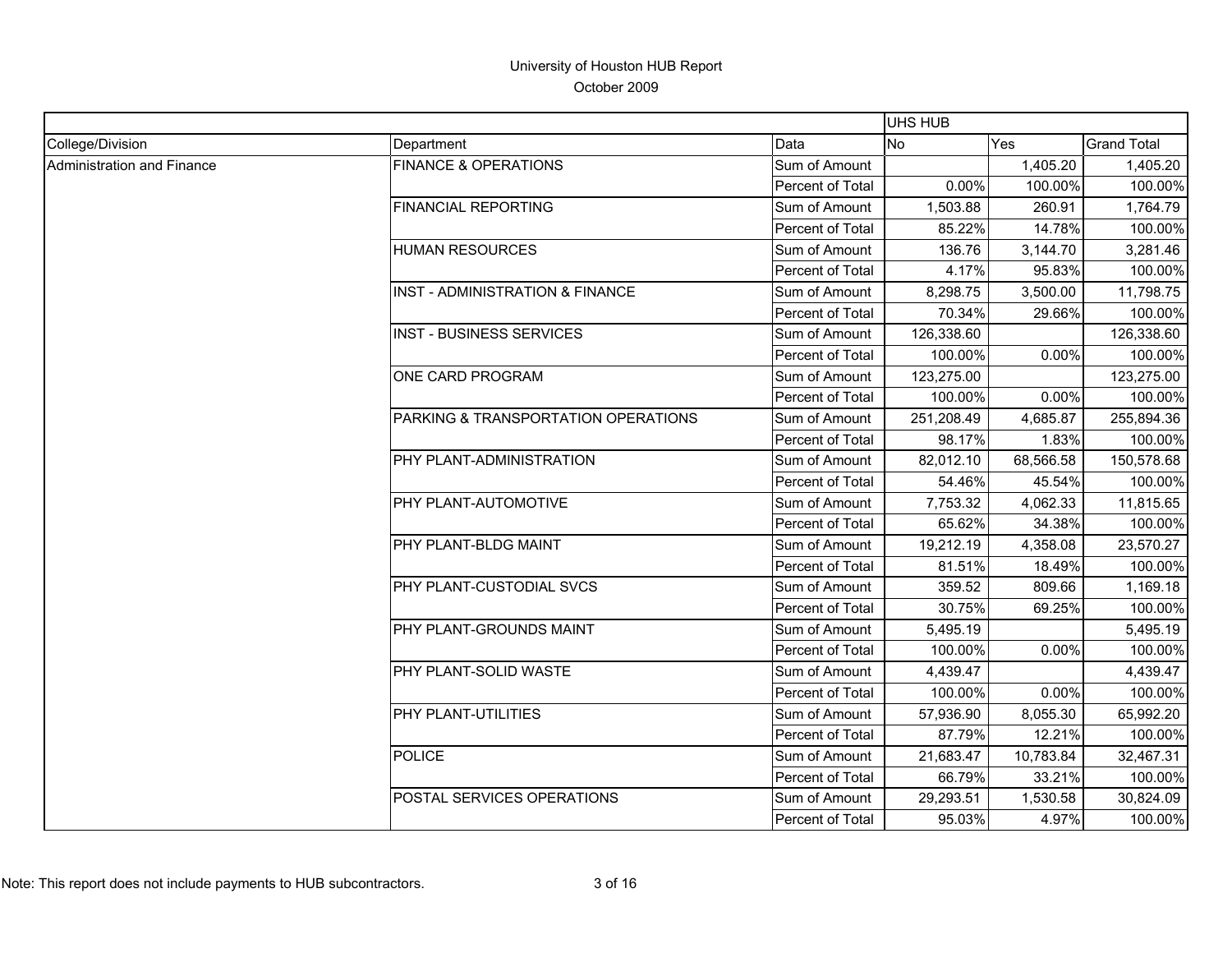|                                             |                                       |                  | UHS HUB      |            |                    |
|---------------------------------------------|---------------------------------------|------------------|--------------|------------|--------------------|
| College/Division                            | Department                            | Data             | <b>INo</b>   | Yes        | <b>Grand Total</b> |
| Administration and Finance                  | PRINTING OPERATIONS                   | Sum of Amount    | 51,750.44    | 163.87     | 51,914.31          |
|                                             |                                       | Percent of Total | 99.68%       | 0.32%      | 100.00%            |
|                                             | STUDENT FINANCIAL SERVICES            | Sum of Amount    | 14,262.43    | 5,304.91   | 19,567.34          |
|                                             |                                       | Percent of Total | 72.89%       | 27.11%     | 100.00%            |
|                                             | UNIV PROPERTY SERVICES OPERATIONS     | Sum of Amount    | 390,271.27   |            | 390,271.27         |
|                                             |                                       | Percent of Total | 100.00%      | 0.00%      | 100.00%            |
| Administration and Finance Sum of Amount    |                                       |                  | 5,535,833.55 | 842,559.12 | 6,378,392.67       |
| Administration and Finance Percent of Total |                                       |                  | 86.79%       | 13.21%     | 100.00%            |
| Architecture                                | <b>DEAN, ARCHITECTURE</b>             | Sum of Amount    | 109,673.98   | 25,872.27  | 135,546.25         |
|                                             |                                       | Percent of Total | 80.91%       | 19.09%     | 100.00%            |
| Architecture Sum of Amount                  |                                       |                  | 109,673.98   | 25,872.27  | 135,546.25         |
| Architecture Percent of Total               |                                       |                  | 80.91%       | 19.09%     | 100.00%            |
| <b>Athletics</b>                            | <b>INTERCOLLEGIATE ATHLETICS</b>      | Sum of Amount    | 661,894.90   | 179,769.33 | 841,664.23         |
|                                             |                                       | Percent of Total | 78.64%       | 21.36%     | 100.00%            |
| Athletics Sum of Amount                     |                                       |                  | 661,894.90   | 179,769.33 | 841,664.23         |
| Athletics Percent of Total                  |                                       |                  | 78.64%       | 21.36%     | 100.00%            |
| <b>Business Administration</b>              | ACCOUNTANCY AND TAXATION              | Sum of Amount    | 1,549.45     | 9,477.49   | 11,026.94          |
|                                             |                                       | Percent of Total | 14.05%       | 85.95%     | 100.00%            |
|                                             | <b>BAUER CAREER SERVICES CTR</b>      | Sum of Amount    | 26,011.87    | 1,464.17   | 27,476.04          |
|                                             |                                       | Percent of Total | 94.67%       | 5.33%      | 100.00%            |
|                                             | <b>BAUER COMMUNICATIONS</b>           | Sum of Amount    | 41,248.09    | 2,320.48   | 43,568.57          |
|                                             |                                       | Percent of Total | 94.67%       | 5.33%      | 100.00%            |
|                                             | <b>BAUER DIVISION OF TECHNOLOGY</b>   | Sum of Amount    | 20,619.54    | 16,361.38  | 36,980.92          |
|                                             |                                       | Percent of Total | 55.76%       | 44.24%     | 100.00%            |
|                                             | DEAN, BUSINESS ADMINISTRATION         | Sum of Amount    | 123,629.26   | 16,813.89  | 140,443.15         |
|                                             |                                       | Percent of Total | 88.03%       | 11.97%     | 100.00%            |
|                                             | <b>DECISION AND INFORMATION SCIEN</b> | Sum of Amount    | 617.93       | 132.08     | 750.01             |
|                                             |                                       | Percent of Total | 82.39%       | 17.61%     | 100.00%            |
|                                             | <b>EXECUTIVE DEGREE PROGRAMS</b>      | Sum of Amount    | 43,558.45    | 2,591.84   | 46,150.29          |
|                                             |                                       | Percent of Total | 94.38%       | 5.62%      | 100.00%            |
|                                             | <b>FINANCE-BUS ADMIN</b>              | Sum of Amount    | 11,307.42    | 1,848.81   | 13,156.23          |
|                                             |                                       | Percent of Total | 85.95%       | 14.05%     | 100.00%            |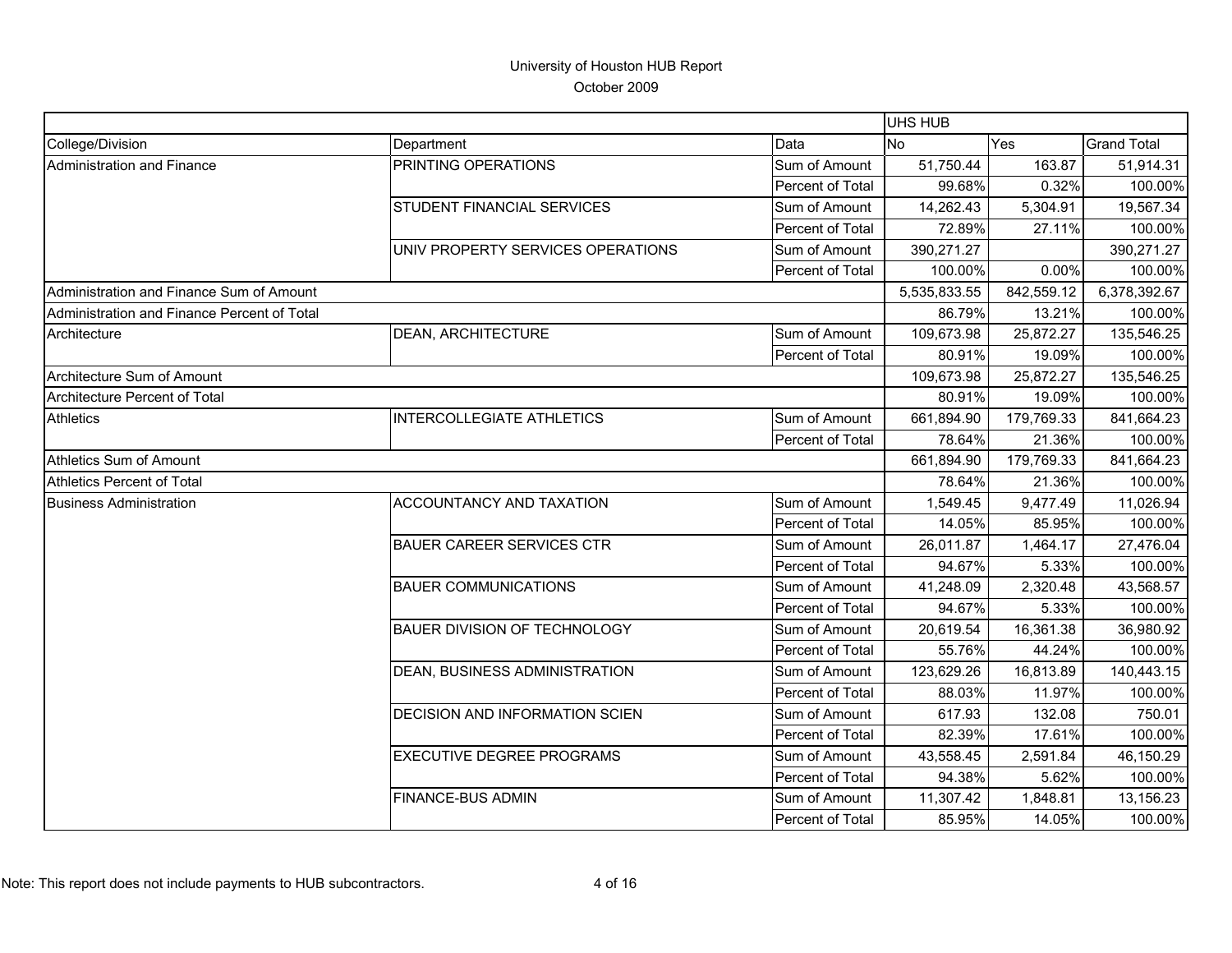|                                                 |                                           |                  | <b>UHS HUB</b> |            |                    |
|-------------------------------------------------|-------------------------------------------|------------------|----------------|------------|--------------------|
| College/Division                                | Department                                | Data             | <b>No</b>      | Yes        | <b>Grand Total</b> |
| <b>Business Administration</b>                  | <b>GLOBAL ENERGY MGMT INST</b>            | Sum of Amount    | 199.58         | 593.50     | 793.08             |
|                                                 |                                           | Percent of Total | 25.17%         | 74.83%     | 100.00%            |
|                                                 | <b>MANAGEMENT</b>                         | Sum of Amount    | 2,868.13       | 3,795.24   | 6,663.37           |
|                                                 |                                           | Percent of Total | 43.04%         | 56.96%     | 100.00%            |
|                                                 | <b>MARKETING-BUS ADMIN</b>                | Sum of Amount    | 4,151.93       | 3,134.94   | 7,286.87           |
|                                                 |                                           | Percent of Total | 56.98%         | 43.02%     | 100.00%            |
|                                                 | <b>MBA STUDENT SERVICES CENTER</b>        | Sum of Amount    |                | 162.31     | 162.31             |
|                                                 |                                           | Percent of Total | 0.00%          | 100.00%    | 100.00%            |
|                                                 | SALES EXCELLENCE INSTITUTE                | Sum of Amount    | 4,172.14       |            | 4,172.14           |
|                                                 |                                           | Percent of Total | 100.00%        | 0.00%      | 100.00%            |
|                                                 | <b>SMALL BUSINESS DEV CENTER</b>          | Sum of Amount    | 36,714.79      | 65,630.35  | 102,345.14         |
|                                                 |                                           | Percent of Total | 35.87%         | 64.13%     | 100.00%            |
|                                                 | UNDERGRAD BUSINESS PROG                   | Sum of Amount    | 1,180.53       | 1,168.07   | 2,348.60           |
|                                                 |                                           | Percent of Total | 50.27%         | 49.73%     | 100.00%            |
|                                                 | WOLFF CTR FOR ENTREPRENEURSHIP            | Sum of Amount    | 2,101.07       |            | 2,101.07           |
|                                                 |                                           | Percent of Total | 100.00%        | 0.00%      | 100.00%            |
| <b>Business Administration Sum of Amount</b>    |                                           |                  | 319,930.18     | 125,494.55 | 445,424.73         |
| <b>Business Administration Percent of Total</b> |                                           |                  | 71.83%         | 28.17%     | 100.00%            |
| Chancellor/President                            | <b>AFFIRMATIVE ACTION</b>                 | Sum of Amount    | 954.00         | 53.32      | 1,007.32           |
|                                                 |                                           | Percent of Total | 94.71%         | 5.29%      | 100.00%            |
|                                                 | <b>PRESIDENT</b>                          | Sum of Amount    | 3,227.56       | 2,598.02   | 5,825.58           |
|                                                 |                                           | Percent of Total | 55.40%         | 44.60%     | 100.00%            |
|                                                 | <b>STAFF COUNCIL</b>                      | Sum of Amount    | 3,382.41       | (165.96)   | 3,216.45           |
|                                                 |                                           | Percent of Total | 105.16%        | $-5.16%$   | 100.00%            |
| Chancellor/President Sum of Amount              |                                           |                  | 7,563.97       | 2,485.38   | 10,049.35          |
| <b>Chancellor/President Percent of Total</b>    |                                           |                  | 75.27%         | 24.73%     | 100.00%            |
| Education                                       | CENTER FOR INFO TECH IN EDUCATION         | Sum of Amount    | 12,873.67      | 41,089.53  | 53,963.20          |
|                                                 |                                           | Percent of Total | 23.86%         | 76.14%     | 100.00%            |
|                                                 | <b>CONSISTENCY MGMT &amp; COOP DISCIP</b> | Sum of Amount    | 17,704.27      | 11,717.51  | 29,421.78          |
|                                                 |                                           | Percent of Total | 60.17%         | 39.83%     | 100.00%            |
|                                                 | <b>CURRICULUM AND INSTRUCTION</b>         | Sum of Amount    | 14,198.41      | 10,162.78  | 24,361.19          |
|                                                 |                                           | Percent of Total | 58.28%         | 41.72%     | 100.00%            |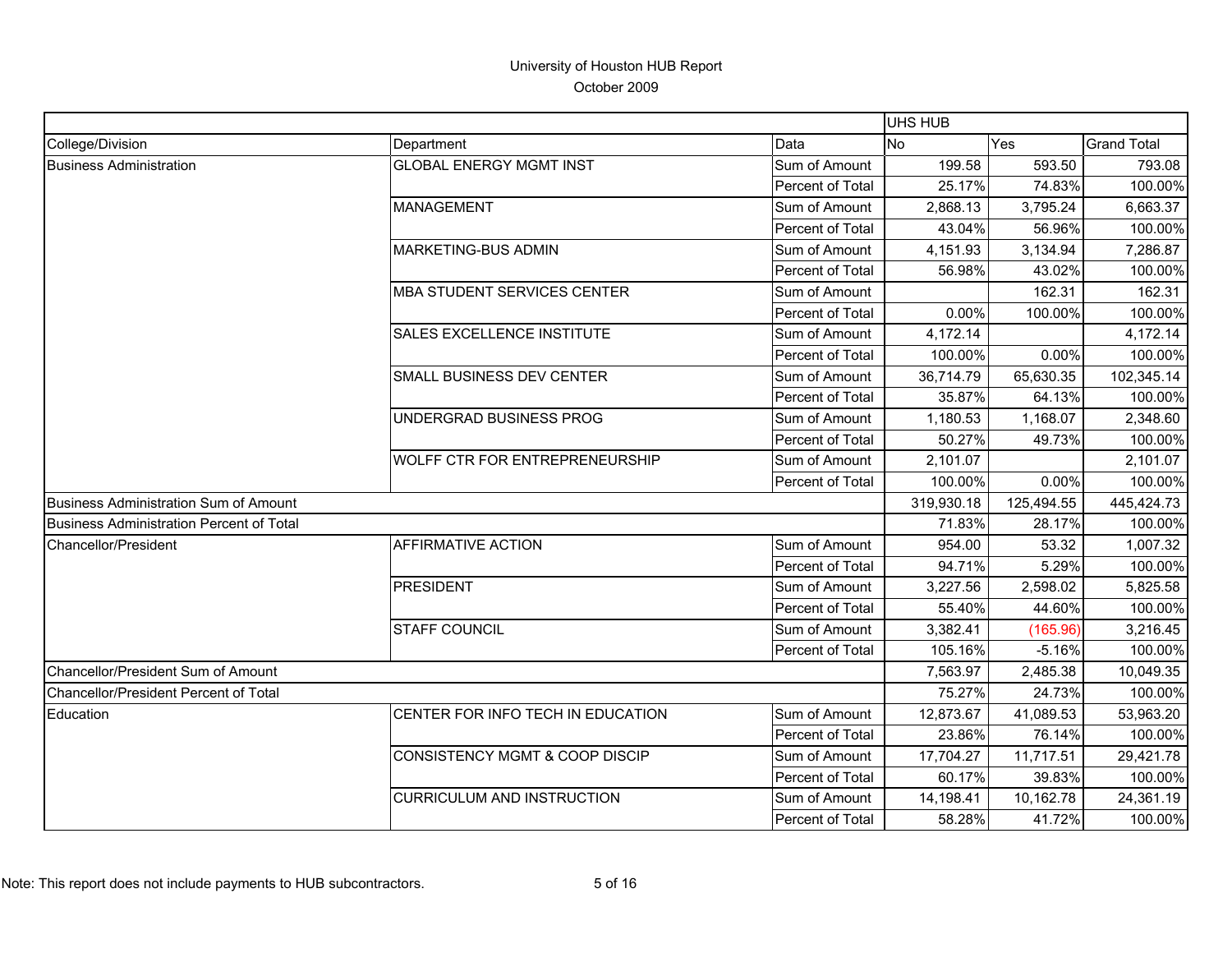|                                |                                |                  | UHS HUB    |           |                    |
|--------------------------------|--------------------------------|------------------|------------|-----------|--------------------|
| College/Division               | Department                     | Data             | <b>INo</b> | Yes       | <b>Grand Total</b> |
| Education                      | <b>DEAN, EDUCATION</b>         | Sum of Amount    | 12,485.44  | 4,030.69  | 16,516.13          |
|                                |                                | Percent of Total | 75.60%     | 24.40%    | 100.00%            |
|                                | EDU. LEADERSHIP & CULTURAL STU | Sum of Amount    | 356.87     | 2,026.47  | 2,383.34           |
|                                |                                | Percent of Total | 14.97%     | 85.03%    | 100.00%            |
|                                | EDUCATIONAL PSYCHOLOGY         | Sum of Amount    | 6,904.38   | 6,773.15  | 13,677.53          |
|                                |                                | Percent of Total | 50.48%     | 49.52%    | 100.00%            |
|                                | HEALTH AND HUMAN PERFORMANCE   | Sum of Amount    | 77,983.51  | 4,567.98  | 82,551.49          |
|                                |                                | Percent of Total | 94.47%     | 5.53%     | 100.00%            |
|                                | INSTITUTE FOR URBAN EDUCATION  | Sum of Amount    | 526.00     | 347.80    | 873.80             |
|                                |                                | Percent of Total | 60.20%     | 39.80%    | 100.00%            |
| <b>Education Sum of Amount</b> |                                |                  | 143,032.55 | 80,715.91 | 223,748.46         |
| Education Percent of Total     |                                |                  | 63.93%     | 36.07%    | 100.00%            |
| Engineering                    | <b>BIOMEDICAL ENGINEERING</b>  | Sum of Amount    | 11,722.08  |           | 11,722.08          |
|                                |                                | Percent of Total | 100.00%    | 0.00%     | 100.00%            |
|                                | CENTER FOR NANOMAGNETIC SYSTEM | Sum of Amount    | 196.05     |           | 196.05             |
|                                |                                | Percent of Total | 100.00%    | 0.00%     | 100.00%            |
|                                | <b>CHEMICAL ENGINEERING</b>    | Sum of Amount    | 526,209.99 | 1,615.71  | 527,825.70         |
|                                |                                | Percent of Total | 99.69%     | 0.31%     | 100.00%            |
|                                | <b>CIVIL ENGINEERING</b>       | Sum of Amount    | 85,309.02  | 1,306.46  | 86,615.48          |
|                                |                                | Percent of Total | 98.49%     | 1.51%     | 100.00%            |
|                                | COMPOSITE ENGR APPLICATIONS CT | Sum of Amount    |            | 800.00    | 800.00             |
|                                |                                | Percent of Total | 0.00%      | 100.00%   | 100.00%            |
|                                | <b>COOPERATIVE ENGINEERING</b> | Sum of Amount    |            | 685.10    | 685.10             |
|                                |                                | Percent of Total | 0.00%      | 100.00%   | 100.00%            |
|                                | CTR FOR INNOVATIVE GROUTING    | Sum of Amount    | 246.76     |           | 246.76             |
|                                |                                | Percent of Total | 100.00%    | 0.00%     | 100.00%            |
|                                | <b>DEAN, ENGINEERING</b>       | Sum of Amount    | 73,594.77  | 7,147.51  | 80,742.28          |
|                                |                                | Percent of Total | 91.15%     | 8.85%     | 100.00%            |
|                                | ELECTRICAL ENGINEERING         | Sum of Amount    | 47,890.32  | 98.00     | 47,988.32          |
|                                |                                | Percent of Total | 99.80%     | 0.20%     | 100.00%            |
|                                | <b>ENGINEERING SERVICES</b>    | Sum of Amount    | 121.91     |           | 121.91             |
|                                |                                | Percent of Total | 100.00%    | 0.00%     | 100.00%            |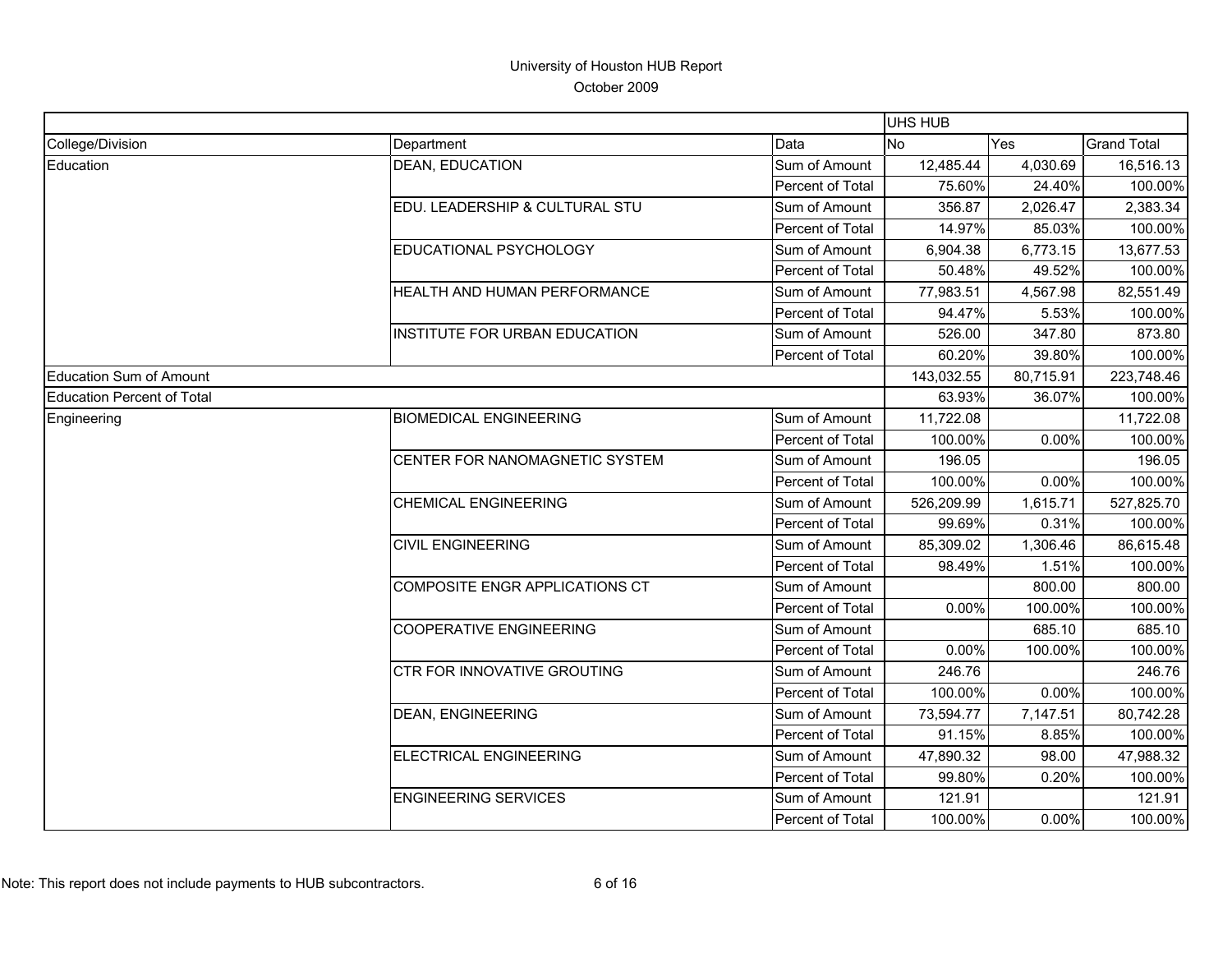|                                 |                                            |                  | UHS HUB    |           |                    |
|---------------------------------|--------------------------------------------|------------------|------------|-----------|--------------------|
| College/Division                | Department                                 | Data             | <b>INo</b> | Yes       | <b>Grand Total</b> |
| Engineering                     | <b>INDUSTRIAL ENGINEERING</b>              | Sum of Amount    | 9,427.31   | 1,706.61  | 11,133.92          |
|                                 |                                            | Percent of Total | 84.67%     | 15.33%    | 100.00%            |
|                                 | MECHANICAL ENGINEERING                     | Sum of Amount    | 22,850.85  | 7,710.20  | 30,561.05          |
|                                 |                                            | Percent of Total | 74.77%     | 25.23%    | 100.00%            |
|                                 | NANOSYSTEM MANUFACTURING CTR               | Sum of Amount    | 90.56      |           | 90.56              |
|                                 |                                            | Percent of Total | 100.00%    | 0.00%     | 100.00%            |
|                                 | SW PUBLIC TECHNOLOGY CENTER                | Sum of Amount    |            | 96.99     | 96.99              |
|                                 |                                            | Percent of Total | 0.00%      | 100.00%   | 100.00%            |
|                                 | TX HURRICANE CTR INVT TECH                 | Sum of Amount    | 421.50     |           | 421.50             |
|                                 |                                            | Percent of Total | 100.00%    | 0.00%     | 100.00%            |
| Engineering Sum of Amount       |                                            |                  | 778,081.12 | 21,166.58 | 799,247.70         |
| Engineering Percent of Total    |                                            |                  | 97.35%     | 2.65%     | 100.00%            |
| Graduate College of Social Work | ADMISSIONS-GCSW                            | Sum of Amount    | 75.00      | 212.83    | 287.83             |
|                                 |                                            | Percent of Total | 26.06%     | 73.94%    | 100.00%            |
|                                 | CHILD & FAMILY CTR FOR INNOVATIVE RESEARCH | Sum of Amount    | 61,372.38  | 1,596.01  | 62,968.39          |
|                                 |                                            | Percent of Total | 97.47%     | 2.53%     | 100.00%            |
|                                 | CTR DRUG & SOCIAL POLICY RESRC             | Sum of Amount    | 5,918.28   | 473.59    | 6,391.87           |
|                                 |                                            | Percent of Total | 92.59%     | 7.41%     | 100.00%            |
|                                 | DEAN, SOCIAL WORK                          | Sum of Amount    | 15,125.85  | 1,618.22  | 16,744.07          |
|                                 |                                            | Percent of Total | 90.34%     | 9.66%     | 100.00%            |
|                                 | DEVELOPMENT-GCSW                           | Sum of Amount    | 945.86     |           | 945.86             |
|                                 |                                            | Percent of Total | 100.00%    | 0.00%     | 100.00%            |
|                                 | <b>FIELD OFFICE</b>                        | Sum of Amount    |            | 39.60     | 39.60              |
|                                 |                                            | Percent of Total | 0.00%      | 100.00%   | 100.00%            |
|                                 | <b>JODY WILLIAMS CENTER</b>                | Sum of Amount    | 262.50     | 37.20     | 299.70             |
|                                 |                                            | Percent of Total | 87.59%     | 12.41%    | 100.00%            |
|                                 | LEADERSHIP & CHANGE                        | Sum of Amount    |            | 37.59     | 37.59              |
|                                 |                                            | Percent of Total | 0.00%      | 100.00%   | 100.00%            |
|                                 | OFFICE FOR DRUG & SOCIAL POLICY RESEARCH   | Sum of Amount    | 47.33      |           | 47.33              |
|                                 |                                            | Percent of Total | 100.00%    | 0.00%     | 100.00%            |
|                                 | OFFICE OF COMMUNITY PROJECTS               | Sum of Amount    | 6,634.78   | 788.35    | 7,423.13           |
|                                 |                                            | Percent of Total | 89.38%     | 10.62%    | 100.00%            |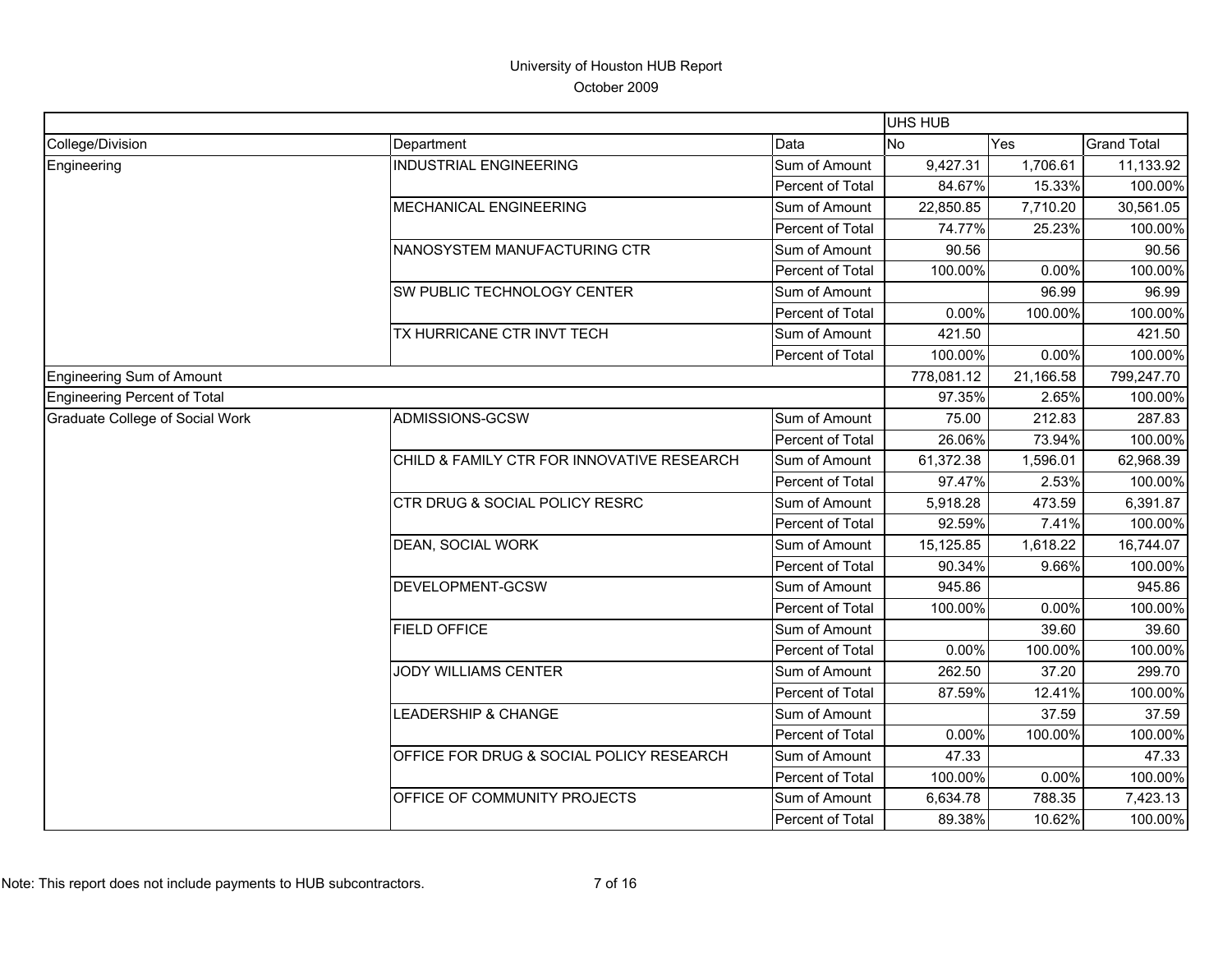|                                                  |                                   |                  | UHS HUB    |           |                    |
|--------------------------------------------------|-----------------------------------|------------------|------------|-----------|--------------------|
| College/Division                                 | Department                        | Data             | <b>No</b>  | Yes       | <b>Grand Total</b> |
| <b>Graduate College of Social Work</b>           | PHD PROGRAM                       | Sum of Amount    | 145.00     |           | 145.00             |
|                                                  |                                   | Percent of Total | 100.00%    | 0.00%     | 100.00%            |
| Graduate College of Social Work Sum of Amount    |                                   |                  | 90,526.98  | 4,803.39  | 95,330.37          |
| Graduate College of Social Work Percent of Total |                                   |                  | 94.96%     | 5.04%     | 100.00%            |
| <b>Honors College</b>                            | DEAN, HONORS COLLEGE              | Sum of Amount    | 11,045.19  | 5,019.34  | 16,064.53          |
|                                                  |                                   | Percent of Total | 68.76%     | 31.24%    | 100.00%            |
|                                                  | <b>HOUSTON TEACHERS INSTITUTE</b> | Sum of Amount    | 2,237.00   |           | 2,237.00           |
|                                                  |                                   | Percent of Total | 100.00%    | 0.00%     | 100.00%            |
| Honors College Sum of Amount                     |                                   |                  | 13,282.19  | 5,019.34  | 18,301.53          |
| Honors College Percent of Total                  |                                   |                  | 72.57%     | 27.43%    | 100.00%            |
| Hotel and Restaurant Management                  | DEAN, HOTEL & RESTAURANT MANAG    | Sum of Amount    | 4,525.96   | 12,259.15 | 16,785.11          |
|                                                  |                                   | Percent of Total | 26.96%     | 73.04%    | 100.00%            |
|                                                  | HOTEL AND RESTAURANT MANAGEMENT   | Sum of Amount    | 451,985.90 | 20,002.80 | 471,988.70         |
|                                                  |                                   | Percent of Total | 95.76%     | 4.24%     | 100.00%            |
| Hotel and Restaurant Management Sum of Amount    |                                   |                  | 456,511.86 | 32,261.95 | 488,773.81         |
| Hotel and Restaurant Management Percent of Total |                                   |                  | 93.40%     | 6.60%     | 100.00%            |
| Law Center                                       | <b>ASSOCIATE DEAN, LAW</b>        | Sum of Amount    | 85.64      |           | 85.64              |
|                                                  |                                   | Percent of Total | 100.00%    | 0.00%     | 100.00%            |
|                                                  | <b>BLAKELEY INSTITUTE</b>         | Sum of Amount    | 3,891.45   |           | 3,891.45           |
|                                                  |                                   | Percent of Total | 100.00%    | 0.00%     | 100.00%            |
|                                                  | <b>BUSINESS SERVICES, LAW</b>     | Sum of Amount    | 9,952.77   | 561.14    | 10,513.91          |
|                                                  |                                   | Percent of Total | 94.66%     | 5.34%     | 100.00%            |
|                                                  | CAREER SERVICES, LAW              | Sum of Amount    | 2,418.41   |           | 2,418.41           |
|                                                  |                                   | Percent of Total | 100.00%    | 0.00%     | 100.00%            |
|                                                  | DEAN, LAW                         | Sum of Amount    | 1,378.89   | 435.56    | 1,814.45           |
|                                                  |                                   | Percent of Total | 75.99%     | 24.01%    | 100.00%            |
|                                                  | EXTERNAL AFFAIRS, LAW             | Sum of Amount    | 41.09      | 87.84     | 128.93             |
|                                                  |                                   | Percent of Total | 31.87%     | 68.13%    | 100.00%            |
|                                                  | FACILITIES, LAW                   | Sum of Amount    | 12,862.28  | 3,877.22  | 16,739.50          |
|                                                  |                                   | Percent of Total | 76.84%     | 23.16%    | 100.00%            |
|                                                  | <b>FACULTY SUPPORT LAW</b>        | Sum of Amount    | 6,969.85   | 1,367.40  | 8,337.25           |
|                                                  |                                   | Percent of Total | 83.60%     | 16.40%    | 100.00%            |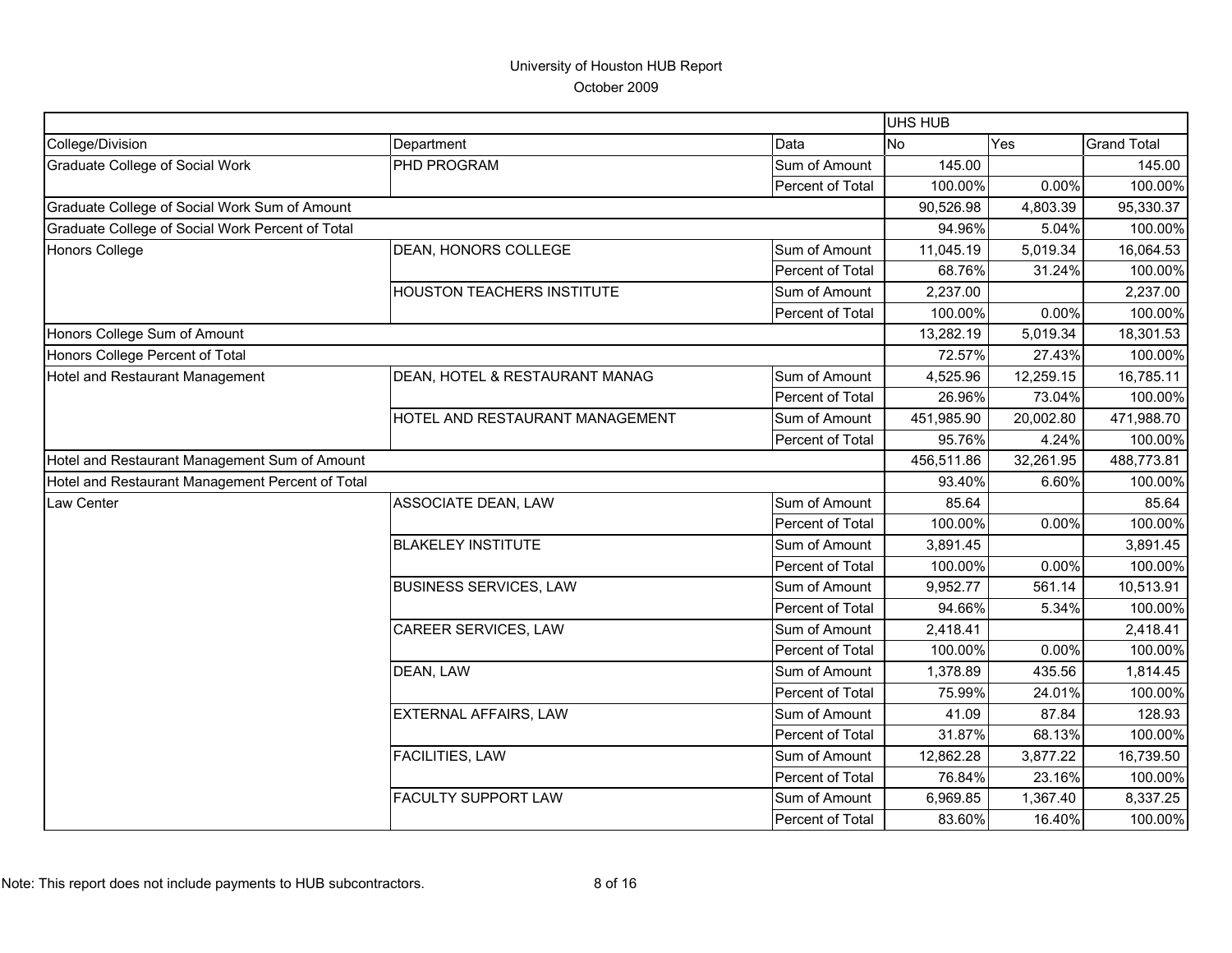|                                  |                               |                  | <b>UHS HUB</b> |           |                    |
|----------------------------------|-------------------------------|------------------|----------------|-----------|--------------------|
| College/Division                 | Department                    | Data             | <b>No</b>      | Yes       | <b>Grand Total</b> |
| <b>Law Center</b>                | HEALTH LAW & POLICY INSTITUTE | Sum of Amount    | 1,585.93       | 249.59    | 1,835.52           |
|                                  |                               | Percent of Total | 86.40%         | 13.60%    | 100.00%            |
|                                  | <b>IHELG</b>                  | Sum of Amount    | 488.34         |           | 488.34             |
|                                  |                               | Percent of Total | 100.00%        | 0.00%     | 100.00%            |
|                                  | <b>LAW</b>                    | Sum of Amount    | 197,954.06     |           | 197,954.06         |
|                                  |                               | Percent of Total | 100.00%        | 0.00%     | 100.00%            |
|                                  | LAW INFORMATION TECHNOLOGY    | Sum of Amount    | 8,924.34       | 2,708.07  | 11,632.41          |
|                                  |                               | Percent of Total | 76.72%         | 23.28%    | 100.00%            |
|                                  | <b>LAW LIBRARY</b>            | Sum of Amount    | 10,335.36      | 1,317.36  | 11,652.72          |
|                                  |                               | Percent of Total | 88.69%         | 11.31%    | 100.00%            |
|                                  | LEGAL AID CLINIC, LAW         | Sum of Amount    | 1,309.92       | 858.30    | 2,168.22           |
|                                  |                               | Percent of Total | 60.41%         | 39.59%    | 100.00%            |
|                                  | LEGAL RESEARCH & WRITING, LAW | Sum of Amount    | 19.22          | 340.12    | 359.34             |
|                                  |                               | Percent of Total | 5.35%          | 94.65%    | 100.00%            |
|                                  | PUBLIC RELS & MARKETING, LAW  | Sum of Amount    | 2,696.84       |           | 2,696.84           |
|                                  |                               | Percent of Total | 100.00%        | 0.00%     | 100.00%            |
|                                  | STUDENT ORGANIZATION, LAW     | Sum of Amount    | 2,207.83       |           | 2,207.83           |
|                                  |                               | Percent of Total | 100.00%        | 0.00%     | 100.00%            |
|                                  | STUDENT SERVICES, LAW         | Sum of Amount    | 5,533.76       | 1,651.63  | 7,185.39           |
|                                  |                               | Percent of Total | 77.01%         | 22.99%    | 100.00%            |
| Law Center Sum of Amount         |                               |                  | 268,655.98     | 13,454.23 | 282,110.21         |
| Law Center Percent of Total      |                               |                  | 95.23%         | 4.77%     | 100.00%            |
| Liberal Arts and Social Sciences | <b>AEROSPACE STUDIES</b>      | Sum of Amount    | 628.27         | 161.30    | 789.57             |
|                                  |                               | Percent of Total | 79.57%         | 20.43%    | 100.00%            |
|                                  | AFRICAN-AMERICAN STUDIES      | Sum of Amount    | 1,662.62       | 1,011.16  | 2,673.78           |
|                                  |                               | Percent of Total | 62.18%         | 37.82%    | 100.00%            |
|                                  | <b>ANTHROPOLOGY</b>           | Sum of Amount    | 246.95         |           | 246.95             |
|                                  |                               | Percent of Total | 100.00%        | 0.00%     | 100.00%            |
|                                  | <b>ART</b>                    | Sum of Amount    | 12,109.93      | 2,369.49  | 14,479.42          |
|                                  |                               | Percent of Total | 83.64%         | 16.36%    | 100.00%            |
|                                  | <b>ARTE PUBLICO</b>           | Sum of Amount    | 56,012.30      | 1,709.58  | 57,721.88          |
|                                  |                               | Percent of Total | 97.04%         | 2.96%     | 100.00%            |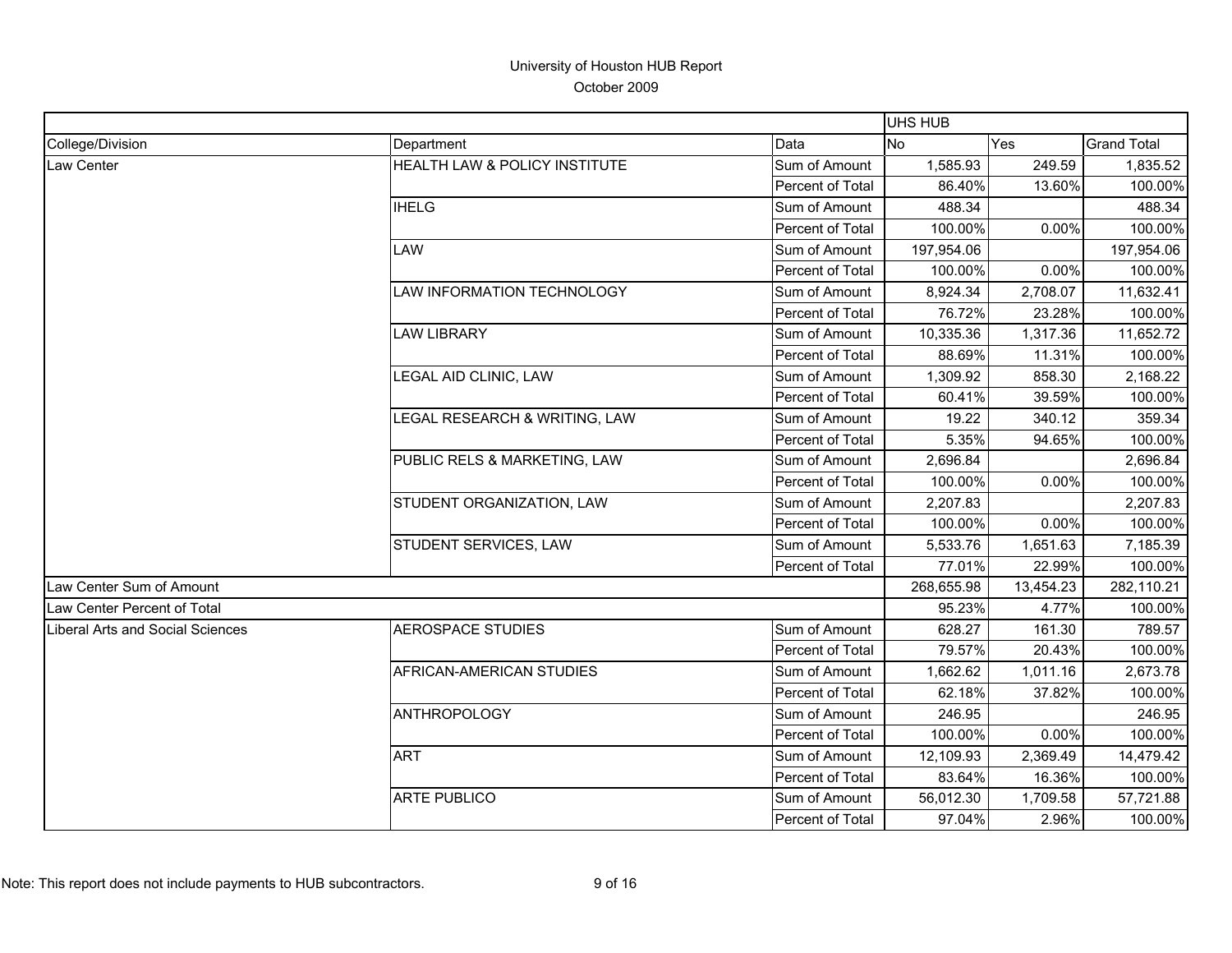|                                  |                                  |                  | <b>UHS HUB</b> |           |                    |
|----------------------------------|----------------------------------|------------------|----------------|-----------|--------------------|
| College/Division                 | Department                       | Data             | <b>No</b>      | Yes       | <b>Grand Total</b> |
| Liberal Arts and Social Sciences | <b>BAND</b>                      | Sum of Amount    | 32,555.97      |           | 32,555.97          |
|                                  |                                  | Percent of Total | 100.00%        | 0.00%     | 100.00%            |
|                                  | <b>BLAFFER GALLERY</b>           | Sum of Amount    | 32,844.01      | 277.91    | 33,121.92          |
|                                  |                                  | Percent of Total | 99.16%         | 0.84%     | 100.00%            |
|                                  | CENTER FOR PUBLIC HISTORY        | Sum of Amount    | 8,689.80       | 629.77    | 9,319.57           |
|                                  |                                  | Percent of Total | 93.24%         | 6.76%     | 100.00%            |
|                                  | CENTER FOR PUBLIC POLICY         | Sum of Amount    | 5,601.69       |           | 5,601.69           |
|                                  |                                  | Percent of Total | 100.00%        | 0.00%     | 100.00%            |
|                                  | <b>COMMUNICATION</b>             | Sum of Amount    | 6,915.48       | 26,836.26 | 33,751.74          |
|                                  |                                  | Percent of Total | 20.49%         | 79.51%    | 100.00%            |
|                                  | <b>COMMUNICATIONS DISORDERS</b>  | Sum of Amount    | 6,694.15       | 1,216.49  | 7,910.64           |
|                                  |                                  | Percent of Total | 84.62%         | 15.38%    | 100.00%            |
|                                  | <b>CWMCA CENTER FOR THE ARTS</b> | Sum of Amount    | 10,660.93      | 602.80    | 11,263.73          |
|                                  |                                  | Percent of Total | 94.65%         | 5.35%     | 100.00%            |
|                                  | DEAN, LIBERAL ARTS & SOC SCI     | Sum of Amount    | 3,176.80       | 1,056.52  | 4,233.32           |
|                                  |                                  | Percent of Total | 75.04%         | 24.96%    | 100.00%            |
|                                  | <b>ECONOMICS</b>                 | Sum of Amount    | 2,992.57       | 1,127.58  | 4,120.15           |
|                                  |                                  | Percent of Total | 72.63%         | 27.37%    | 100.00%            |
|                                  | <b>ENGLISH</b>                   | Sum of Amount    | 8,978.72       | 3,416.67  | 12,395.39          |
|                                  |                                  | Percent of Total | 72.44%         | 27.56%    | 100.00%            |
|                                  | <b>HISPANIC STUDIES</b>          | Sum of Amount    | 3,179.23       | 1,791.96  | 4,971.19           |
|                                  |                                  | Percent of Total | 63.95%         | 36.05%    | 100.00%            |
|                                  | <b>HISTORY</b>                   | Sum of Amount    | 14,327.51      | 940.51    | 15,268.02          |
|                                  |                                  | Percent of Total | 93.84%         | 6.16%     | 100.00%            |
|                                  | MEXICAN-AMERICAN STUDIES         | Sum of Amount    | 4,191.23       | 996.89    | 5,188.12           |
|                                  |                                  | Percent of Total | 80.79%         | 19.21%    | 100.00%            |
|                                  | <b>MILITARY SCIENCE</b>          | Sum of Amount    | 71.73          | 600.00    | 671.73             |
|                                  |                                  | Percent of Total | 10.68%         | 89.32%    | 100.00%            |
|                                  | MODERN AND CLASSICAL LANGUAGES   | Sum of Amount    | 5,052.30       | 7,336.81  | 12,389.11          |
|                                  |                                  | Percent of Total | 40.78%         | 59.22%    | 100.00%            |
|                                  | <b>MUSIC</b>                     | Sum of Amount    | 13,154.66      | 701.89    | 13,856.55          |
|                                  |                                  | Percent of Total | 94.93%         | 5.07%     | 100.00%            |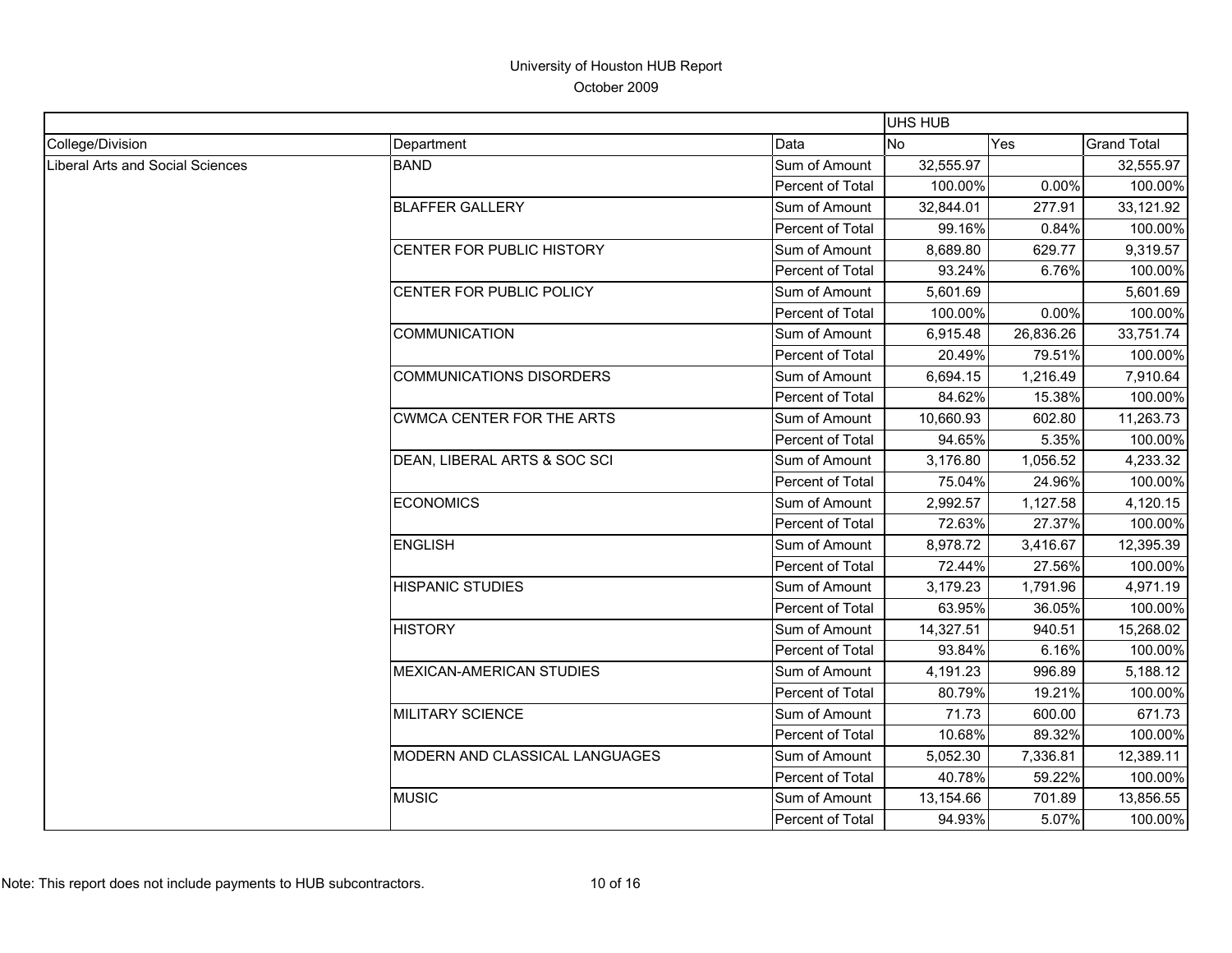|                                                   |                                            |                  | UHS HUB    |            |                    |
|---------------------------------------------------|--------------------------------------------|------------------|------------|------------|--------------------|
| College/Division                                  | Department                                 | Data             | <b>No</b>  | Yes        | <b>Grand Total</b> |
| Liberal Arts and Social Sciences                  | PHILOSOPHY                                 | Sum of Amount    | 466.55     |            | 466.55             |
|                                                   |                                            | Percent of Total | 100.00%    | 0.00%      | 100.00%            |
|                                                   | POLITICAL SCIENCE                          | Sum of Amount    | 9,043.61   | 4,752.40   | 13,796.01          |
|                                                   |                                            | Percent of Total | 65.55%     | 34.45%     | 100.00%            |
|                                                   | <b>PSYCHOLOGY</b>                          | Sum of Amount    | 43,809.19  | 4,003.24   | 47,812.43          |
|                                                   |                                            | Percent of Total | 91.63%     | 8.37%      | 100.00%            |
|                                                   | <b>RELIGIOUS STUDIES</b>                   | Sum of Amount    |            | 119.02     | 119.02             |
|                                                   |                                            | Percent of Total | 0.00%      | 100.00%    | 100.00%            |
|                                                   | SOCIOLOGY                                  | Sum of Amount    | 463.98     | 872.44     | 1,336.42           |
|                                                   |                                            | Percent of Total | 34.72%     | 65.28%     | 100.00%            |
|                                                   | <b>THEATRE</b>                             | Sum of Amount    | 34,578.66  | 11,644.79  | 46,223.45          |
|                                                   |                                            | Percent of Total | 74.81%     | 25.19%     | 100.00%            |
|                                                   | <b>WOMEN'S STUDIES PROGRAM</b>             | Sum of Amount    | 1,131.19   | (100.22)   | 1,030.97           |
|                                                   |                                            | Percent of Total | 109.72%    | $-9.72%$   | 100.00%            |
|                                                   | <b>WRITING CENTER</b>                      | Sum of Amount    | 1,927.36   | 177.96     | 2,105.32           |
|                                                   |                                            | Percent of Total | 91.55%     | 8.45%      | 100.00%            |
| Liberal Arts and Social Sciences Sum of Amount    |                                            |                  | 321,167.39 | 74,253.22  | 395,420.61         |
| Liberal Arts and Social Sciences Percent of Total |                                            |                  | 81.22%     | 18.78%     | 100.00%            |
| Library                                           | UNIVERSITY LIBRARIES                       | Sum of Amount    | 270,138.01 | 101,065.33 | 371,203.34         |
|                                                   |                                            | Percent of Total | 72.77%     | 27.23%     | 100.00%            |
| Library Sum of Amount                             |                                            |                  | 270,138.01 | 101,065.33 | 371,203.34         |
| Library Percent of Total                          |                                            |                  | 72.77%     | 27.23%     | 100.00%            |
| Natural Science and Mathematics                   | <b>BIOLOGY &amp; BIOCHEMISTRY</b>          | Sum of Amount    | 104,186.57 | 3,327.94   | 107,514.51         |
|                                                   |                                            | Percent of Total | 96.90%     | 3.10%      | 100.00%            |
|                                                   | <b>CAGE INSTITUTE</b>                      | Sum of Amount    | 5,761.40   |            | 5,761.40           |
|                                                   |                                            | Percent of Total | 100.00%    | 0.00%      | 100.00%            |
|                                                   | <b>CHEMISTRY</b>                           | Sum of Amount    | 61,948.57  | 5,665.25   | 67,613.82          |
|                                                   |                                            | Percent of Total | 91.62%     | 8.38%      | 100.00%            |
|                                                   | <b>COMPUTER SCIENCE</b>                    | Sum of Amount    | 21,265.32  | 2,627.44   | 23,892.76          |
|                                                   |                                            | Percent of Total | 89.00%     | 11.00%     | 100.00%            |
|                                                   | CTR FOR NUCLEAR RECEPTORS & CELL SIGNALING | Sum of Amount    | 72,408.32  | 21,029.46  | 93,437.78          |
|                                                   |                                            | Percent of Total | 77.49%     | 22.51%     | 100.00%            |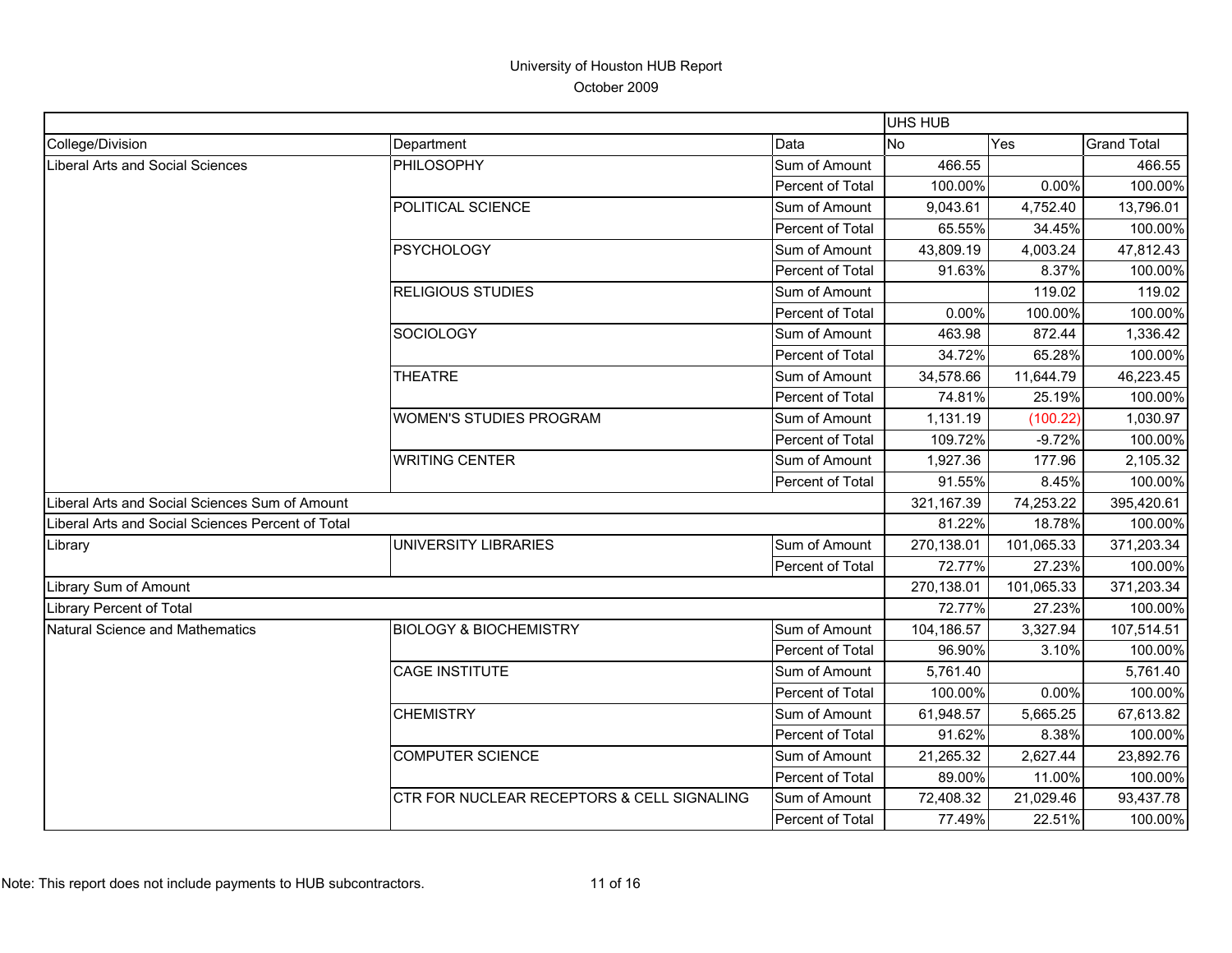|                                                  |                                           |                  | <b>UHS HUB</b> |           |                    |
|--------------------------------------------------|-------------------------------------------|------------------|----------------|-----------|--------------------|
| College/Division                                 | Department                                | Data             | <b>No</b>      | Yes       | <b>Grand Total</b> |
| Natural Science and Mathematics                  | DEAN, NATURAL SCIENCE & MATHE             | Sum of Amount    | 30,608.30      | 3,848.25  | 34,456.55          |
|                                                  |                                           | Percent of Total | 88.83%         | 11.17%    | 100.00%            |
|                                                  | EARTH AND ATMOSPHERIC SCIENCES            | Sum of Amount    | 444,670.26     | 10,885.23 | 455,555.49         |
|                                                  |                                           | Percent of Total | 97.61%         | 2.39%     | 100.00%            |
|                                                  | <b>IMAQS</b>                              | Sum of Amount    | 4,490.76       | 11.58     | 4,502.34           |
|                                                  |                                           | Percent of Total | 99.74%         | 0.26%     | 100.00%            |
|                                                  | <b>MATHEMATICS</b>                        | Sum of Amount    | 23,681.61      | 3,593.56  | 27,275.17          |
|                                                  |                                           | Percent of Total | 86.82%         | 13.18%    | 100.00%            |
|                                                  | <b>PHYSICS</b>                            | Sum of Amount    | 41,019.83      | 16,560.25 | 57,580.08          |
|                                                  |                                           | Percent of Total | 71.24%         | 28.76%    | 100.00%            |
| Natural Science and Mathematics Sum of Amount    |                                           |                  | 810,040.94     | 67,548.96 | 877,589.90         |
| Natural Science and Mathematics Percent of Total |                                           |                  | 92.30%         | 7.70%     | 100.00%            |
| Optometry                                        | DEAN, OPTOMETRY                           | Sum of Amount    | 67,794.00      | 33,211.95 | 101,005.95         |
|                                                  |                                           | Percent of Total | 67.12%         | 32.88%    | 100.00%            |
|                                                  | OPT VISION SCIENCES                       | Sum of Amount    | 49,977.94      | 1,721.51  | 51,699.45          |
|                                                  |                                           | Percent of Total | 96.67%         | 3.33%     | 100.00%            |
|                                                  | OPTOMETRY CLINIC                          | Sum of Amount    | 37,099.87      | 2,924.78  | 40,024.65          |
|                                                  |                                           | Percent of Total | 92.69%         | 7.31%     | 100.00%            |
| Optometry Sum of Amount                          |                                           |                  | 154,871.81     | 37,858.24 | 192,730.05         |
| Optometry Percent of Total                       |                                           |                  | 80.36%         | 19.64%    | 100.00%            |
| Pharmacy                                         | <b>CLINICAL PHARMACY &amp; ADMINISTRA</b> | Sum of Amount    | 19,908.62      | 9,617.51  | 29,526.13          |
|                                                  |                                           | Percent of Total | 67.43%         | 32.57%    | 100.00%            |
|                                                  | DEAN, PHARMACY                            | Sum of Amount    | 215,398.77     | 10,583.03 | 225,981.80         |
|                                                  |                                           | Percent of Total | 95.32%         | 4.68%     | 100.00%            |
|                                                  | INSTITUTE OF COMMUNITY HEALTH             | Sum of Amount    | 1,214.75       |           | 1,214.75           |
|                                                  |                                           | Percent of Total | 100.00%        | 0.00%     | 100.00%            |
|                                                  | PHARMACOLOGICAL & PHARMACEUTIC            | Sum of Amount    | 121,963.81     | 2,703.94  | 124,667.75         |
|                                                  |                                           | Percent of Total | 97.83%         | 2.17%     | 100.00%            |
| Pharmacy Sum of Amount                           |                                           |                  | 358,485.95     | 22,904.48 | 381,390.43         |
| Pharmacy Percent of Total                        |                                           |                  | 93.99%         | 6.01%     | 100.00%            |
| Research                                         | ANIMAL CARE OPERATIONS                    | Sum of Amount    | 11,548.23      | 4,593.35  | 16,141.58          |
|                                                  |                                           | Percent of Total | 71.54%         | 28.46%    | 100.00%            |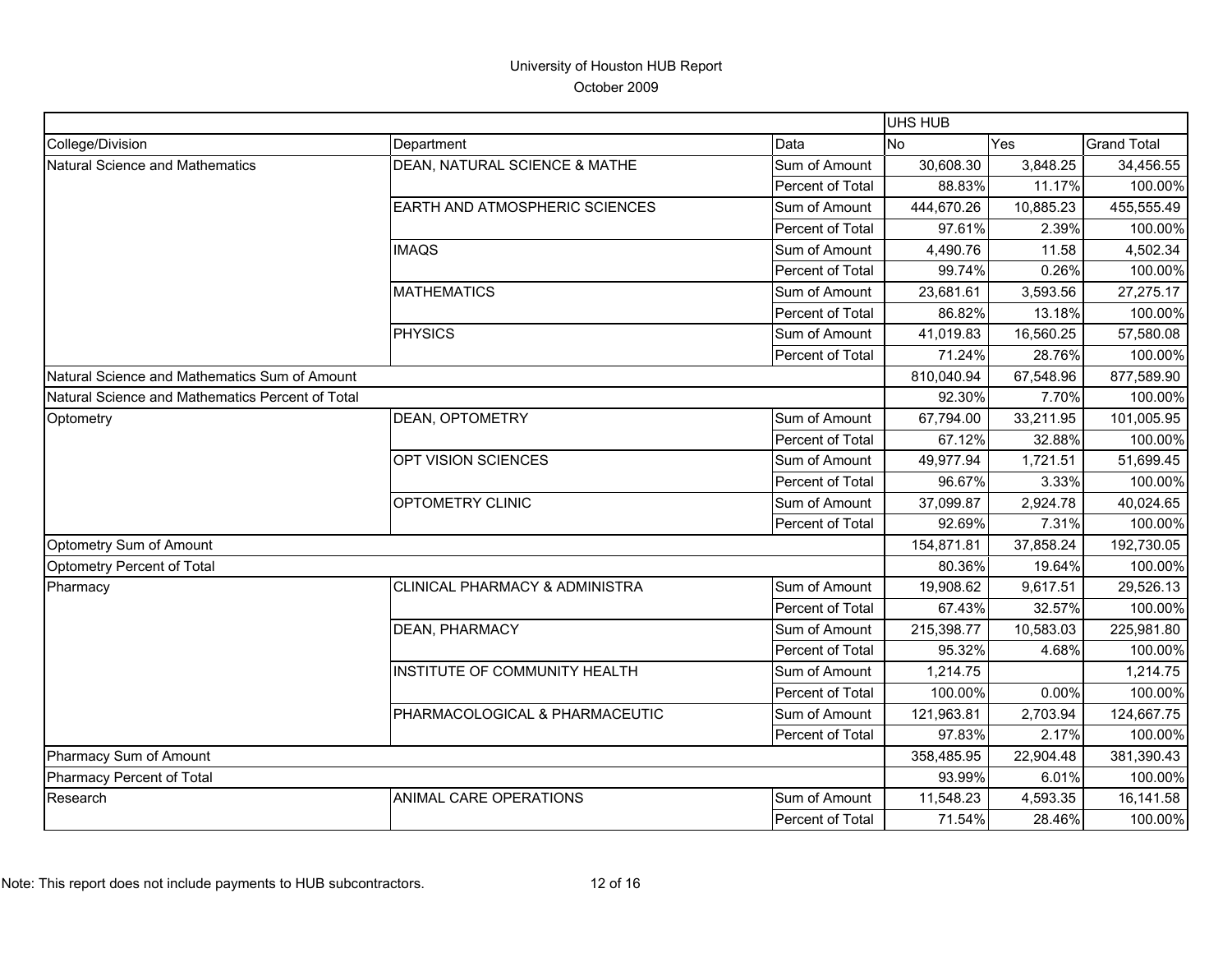|                  |                                         |                  | UHS HUB    |           |                    |
|------------------|-----------------------------------------|------------------|------------|-----------|--------------------|
| College/Division | Department                              | Data             | <b>INo</b> | Yes       | <b>Grand Total</b> |
| Research         | CENTER FOR ADVANCED MATERIALS           | Sum of Amount    | 6,244.01   |           | 6,244.01           |
|                  |                                         | Percent of Total | 100.00%    | 0.00%     | 100.00%            |
|                  | CENTER FOR MATERIALS CHEMISTRY          | Sum of Amount    | 128.16     |           | 128.16             |
|                  |                                         | Percent of Total | 100.00%    | 0.00%     | 100.00%            |
|                  | ENVIRONMENTAL INSTIT-HOUSTON            | Sum of Amount    |            | 1,582.00  | 1,582.00           |
|                  |                                         | Percent of Total | 0.00%      | 100.00%   | 100.00%            |
|                  | <b>GRANTS AND CONTRACTS</b>             | Sum of Amount    | 316.98     | 1,382.35  | 1,699.33           |
|                  |                                         | Percent of Total | 18.65%     | 81.35%    | 100.00%            |
|                  | HOUSTON COASTAL CENTER                  | Sum of Amount    | 3,503.38   |           | 3,503.38           |
|                  |                                         | Percent of Total | 100.00%    | 0.00%     | 100.00%            |
|                  | OFFICE OF TECHNOLOGY MANAGEMENT         | Sum of Amount    | 47,716.34  |           | 47,716.34          |
|                  |                                         | Percent of Total | 100.00%    | 0.00%     | 100.00%            |
|                  | <b>RESEARCH DIVISION OFFICE</b>         | Sum of Amount    | 5,709.37   | 7,467.20  | 13,176.57          |
|                  |                                         | Percent of Total | 43.33%     | 56.67%    | 100.00%            |
|                  | <b>RESEARCH FINANCIAL SERVICES</b>      | Sum of Amount    | 862.53     |           | 862.53             |
|                  |                                         | Percent of Total | 100.00%    | 0.00%     | 100.00%            |
|                  | <b>RESEARCH INFORMATION CENTER</b>      | Sum of Amount    | 5,716.94   | 5,296.00  | 11,012.94          |
|                  |                                         | Percent of Total | 51.91%     | 48.09%    | 100.00%            |
|                  | <b>RESEARCH INITIATIVES</b>             | Sum of Amount    |            | 221.28    | 221.28             |
|                  |                                         | Percent of Total | 0.00%      | 100.00%   | 100.00%            |
|                  | RESEARCH POLICIES/COMPLIANCE/COMMITTEES | Sum of Amount    | 148.26     | 213.11    | 361.37             |
|                  |                                         | Percent of Total | 41.03%     | 58.97%    | 100.00%            |
|                  | SUPER CONDUCT & ADV MATERIALS           | Sum of Amount    | 1,120.66   |           | 1,120.66           |
|                  |                                         | Percent of Total | 100.00%    | 0.00%     | 100.00%            |
|                  | <b>TIMES</b>                            | Sum of Amount    | 32,686.38  | 6,232.35  | 38,918.73          |
|                  |                                         | Percent of Total | 83.99%     | 16.01%    | 100.00%            |
|                  | TX CTR SUPERCONDUCTIVITY AT UH          | Sum of Amount    | 89,980.66  | 3,627.09  | 93,607.75          |
|                  |                                         | Percent of Total | 96.13%     | 3.87%     | 100.00%            |
|                  | TX LEARNING/COMPUTATIONAL CTR           | Sum of Amount    | 94,817.80  | 20,511.90 | 115,329.70         |
|                  |                                         | Percent of Total | 82.21%     | 17.79%    | 100.00%            |
|                  | <b>WIND ENERGY CENTER</b>               | Sum of Amount    | 1,874.17   | 196.98    | 2,071.15           |
|                  |                                         | Percent of Total | 90.49%     | 9.51%     | 100.00%            |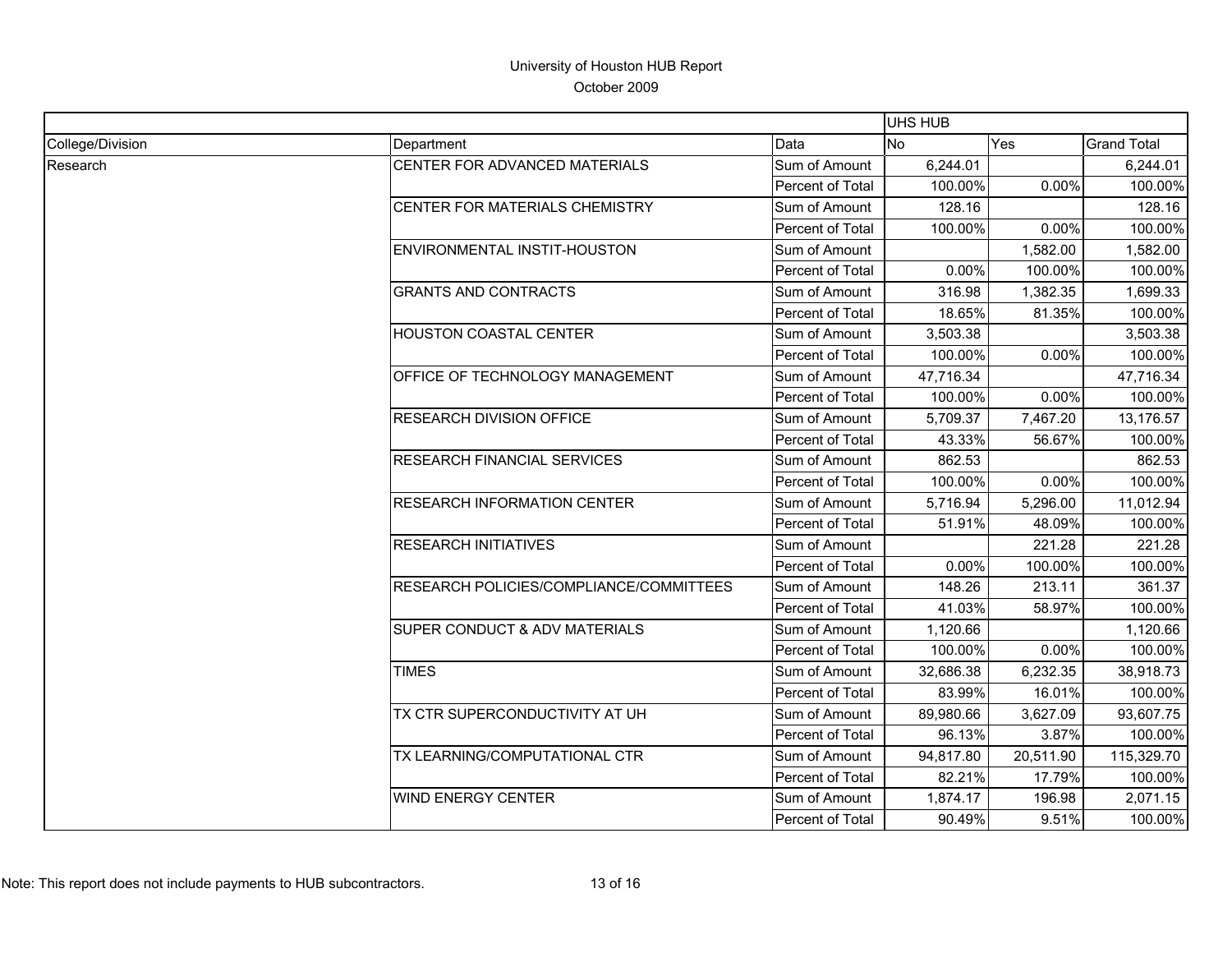|                           |                                       |                  | UHS HUB    |            |                    |
|---------------------------|---------------------------------------|------------------|------------|------------|--------------------|
| College/Division          | Department                            | Data             | <b>No</b>  | Yes        | <b>Grand Total</b> |
| Research Sum of Amount    |                                       | 302,373.87       | 51,323.61  | 353,697.48 |                    |
| Research Percent of Total |                                       | 85.49%           | 14.51%     | 100.00%    |                    |
| <b>Student Affairs</b>    | <b>CAMPUS ACTIVITIES</b>              | Sum of Amount    | 29,755.53  | 993.93     | 30,749.46          |
|                           |                                       | Percent of Total | 96.77%     | 3.23%      | 100.00%            |
|                           | <b>CAMPUS RECREATION</b>              | Sum of Amount    | 63,872.56  | 18,618.64  | 82,491.20          |
|                           |                                       | Percent of Total | 77.43%     | 22.57%     | 100.00%            |
|                           | CENTER FOR STUDENTS W/DISABILITIES    | Sum of Amount    | 64,605.14  | 317.15     | 64,922.29          |
|                           |                                       | Percent of Total | 99.51%     | 0.49%      | 100.00%            |
|                           | CHILD CARE CENTER                     | Sum of Amount    | 9,557.90   | 3,175.08   | 12,732.98          |
|                           |                                       | Percent of Total | 75.06%     | 24.94%     | 100.00%            |
|                           | COUNSELING AND PSYCH SVCS             | Sum of Amount    | 2,235.20   | 499.23     | 2,734.43           |
|                           |                                       | Percent of Total | 81.74%     | 18.26%     | 100.00%            |
|                           | <b>DEAN OF STUDENTS</b>               | Sum of Amount    | 6,695.49   |            | 6,695.49           |
|                           |                                       | Percent of Total | 100.00%    | 0.00%      | 100.00%            |
|                           | INT'L STUDENT & SCHOLAR SERVICES      | Sum of Amount    | 11,205.58  |            | 11,205.58          |
|                           |                                       | Percent of Total | 100.00%    | 0.00%      | 100.00%            |
|                           | LEARNING AND ASSESSMENT SVCS          | Sum of Amount    | 10,925.50  | 3,087.00   | 14,012.50          |
|                           |                                       | Percent of Total | 77.97%     | 22.03%     | 100.00%            |
|                           | LEARNING SUPPORT SERVICES             | Sum of Amount    | 693.09     | 1,418.21   | 2,111.30           |
|                           |                                       | Percent of Total | 32.83%     | 67.17%     | 100.00%            |
|                           | <b>RELIGION CENTER</b>                | Sum of Amount    | 3,682.92   | 18.96      | 3,701.88           |
|                           |                                       | Percent of Total | 99.49%     | 0.51%      | 100.00%            |
|                           | <b>RESIDENTIAL LIFE &amp; HOUSING</b> | Sum of Amount    | 160,085.60 | 5,684.09   | 165,769.69         |
|                           |                                       | Percent of Total | 96.57%     | 3.43%      | 100.00%            |
|                           | <b>STUDENT AFFAIRS</b>                | Sum of Amount    | 15,784.27  | 1,670.47   | 17,454.74          |
|                           |                                       | Percent of Total | 90.43%     | 9.57%      | 100.00%            |
|                           | <b>STUDENT HEALTH CENTER</b>          | Sum of Amount    | 6,458.99   | 9,113.47   | 15,572.46          |
|                           |                                       | Percent of Total | 41.48%     | 58.52%     | 100.00%            |
|                           | <b>STUDENT PUBLICATIONS</b>           | Sum of Amount    | 5,185.98   | 425.86     | 5,611.84           |
|                           |                                       | Percent of Total | 92.41%     | 7.59%      | 100.00%            |
|                           | UNIVERSITY CAREER SERVICES            | Sum of Amount    | 1,872.15   | 191.24     | 2,063.39           |
|                           |                                       | Percent of Total | 90.73%     | 9.27%      | 100.00%            |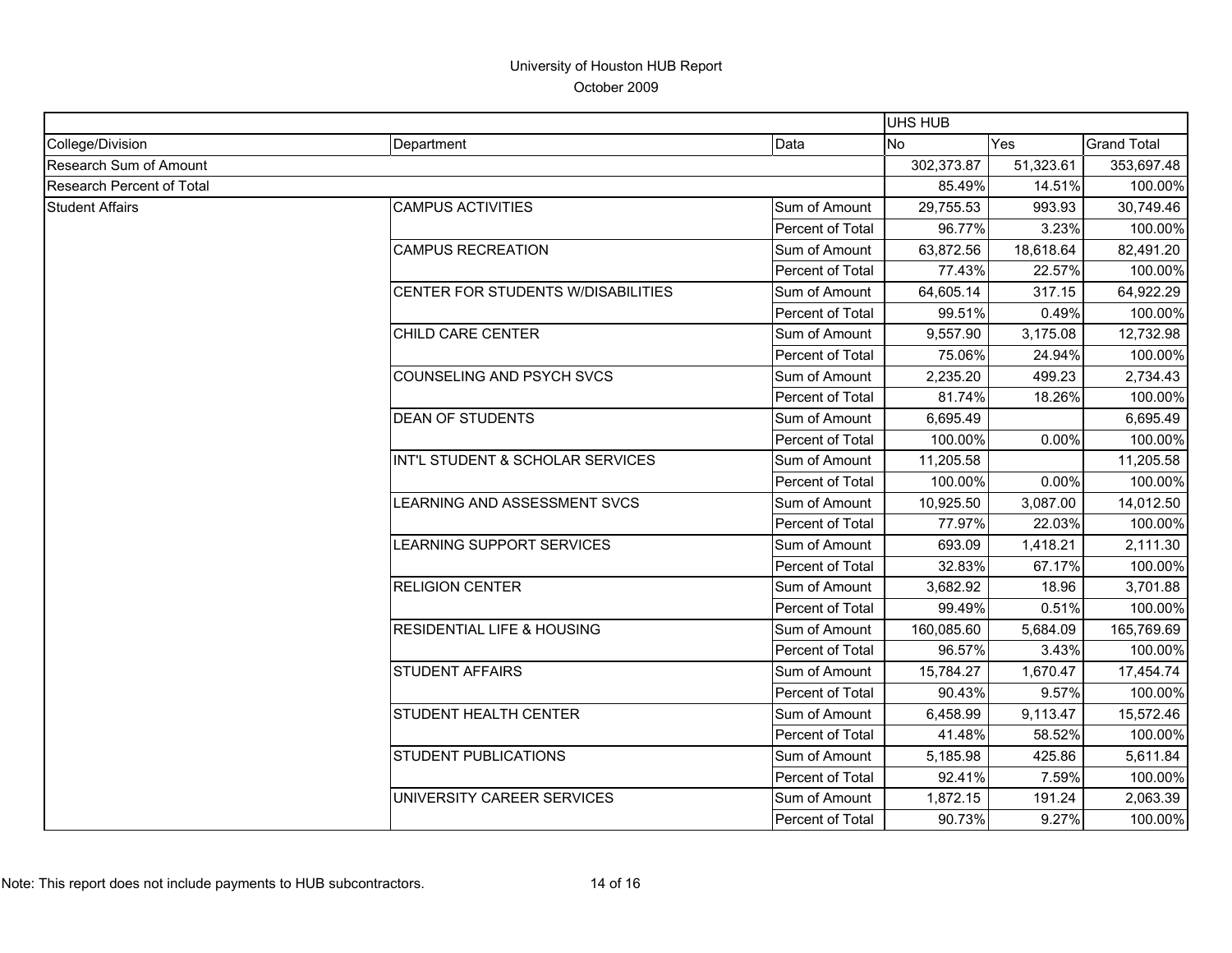|                                         |                                         |                  | <b>UHS HUB</b> |            |                    |
|-----------------------------------------|-----------------------------------------|------------------|----------------|------------|--------------------|
| College/Division                        | Department                              | Data             | <b>No</b>      | Yes        | <b>Grand Total</b> |
| <b>Student Affairs</b>                  | UNIVERSITY CENTER                       | Sum of Amount    | 95,783.09      | 6,654.55   | 102,437.64         |
|                                         |                                         | Percent of Total | 93.50%         | 6.50%      | 100.00%            |
|                                         | UNIVERSITY TESTING SERVICES             | Sum of Amount    | 5,705.76       | 6,310.72   | 12,016.48          |
|                                         |                                         | Percent of Total | 47.48%         | 52.52%     | 100.00%            |
|                                         | <b>URBAN EXPERIENCE VPSA</b>            | Sum of Amount    |                | 713.56     | 713.56             |
|                                         |                                         | Percent of Total | 0.00%          | 100.00%    | 100.00%            |
|                                         | <b>VETERAN SERVICES</b>                 | Sum of Amount    | 2,377.15       | 2,344.97   | 4,722.12           |
|                                         |                                         | Percent of Total | 50.34%         | 49.66%     | 100.00%            |
| <b>Student Affairs Sum of Amount</b>    |                                         |                  | 496,481.90     | 61,237.13  | 557,719.03         |
| <b>Student Affairs Percent of Total</b> |                                         |                  | 89.02%         | 10.98%     | 100.00%            |
| Technology                              | CENTER FOR LIFE SCIENCES TECH           | Sum of Amount    | 9,524.55       | 1,047.05   | 10,571.60          |
|                                         |                                         | Percent of Total | 90.10%         | 9.90%      | 100.00%            |
|                                         | CENTER FOR TECHNOLOGY LITERACY          | Sum of Amount    | 98.00          |            | 98.00              |
|                                         |                                         | Percent of Total | 100.00%        | 0.00%      | 100.00%            |
|                                         | DEAN, TECHNOLOGY                        | Sum of Amount    | 30,428.71      | 64,342.66  | 94,771.37          |
|                                         |                                         | Percent of Total | 32.11%         | 67.89%     | 100.00%            |
|                                         | <b>ENGINEERING TECHNOLOGY</b>           | Sum of Amount    | 11,592.57      | 1,813.71   | 13,406.28          |
|                                         |                                         | Percent of Total | 86.47%         | 13.53%     | 100.00%            |
|                                         | HUMAN DEVELOP AND CONSUMER SCI          | Sum of Amount    | 4,580.64       | 6,362.08   | 10,942.72          |
|                                         |                                         | Percent of Total | 41.86%         | 58.14%     | 100.00%            |
|                                         | <b>INFORMATION &amp; LOGISTICS TECH</b> | Sum of Amount    | 17,745.53      | 4,481.70   | 22,227.23          |
|                                         |                                         | Percent of Total | 79.84%         | 20.16%     | 100.00%            |
|                                         | <b>TMAC</b>                             | Sum of Amount    | 3,707.38       | 939.71     | 4,647.09           |
|                                         |                                         | Percent of Total | 79.78%         | 20.22%     | 100.00%            |
| <b>Technology Sum of Amount</b>         |                                         | 77,677.38        | 78,986.91      | 156,664.29 |                    |
| Technology Percent of Total             |                                         |                  | 49.58%         | 50.42%     | 100.00%            |
| <b>University Advancement</b>           | ADVANCEMENT INFORMATION SVCS            | Sum of Amount    | (5.19)         | 984.46     | 979.27             |
|                                         |                                         | Percent of Total | $-0.53%$       | 100.53%    | 100.00%            |
|                                         | <b>ANNUAL GIVING</b>                    | Sum of Amount    | 33,727.10      |            | 33,727.10          |
|                                         |                                         | Percent of Total | 100.00%        | 0.00%      | 100.00%            |
|                                         | <b>DEVELOPMENT</b>                      | Sum of Amount    | 6,505.13       | 4,456.71   | 10,961.84          |
|                                         |                                         | Percent of Total | 59.34%         | 40.66%     | 100.00%            |